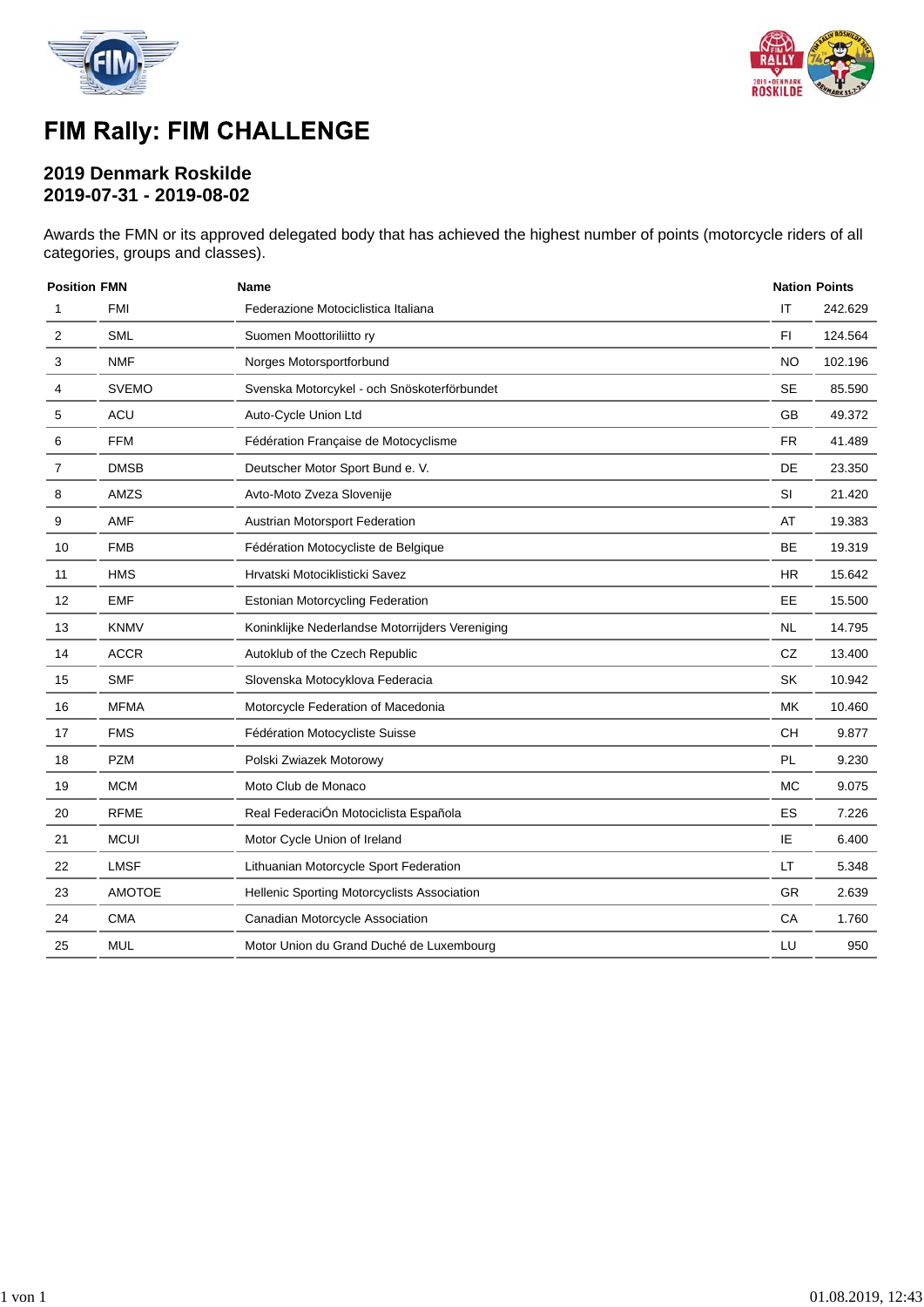



# FIM Rally: MARCEL HAECKER CHALLENGE

### **2019 Denmark Roskilde 2019-07-31 - 2019-08-02**

Awards the FMN or its approved delegated body with the greatest number of participants, non-motorcyclists included, participating in the FIM Rally.

| <b>Position FMN</b> |               | <b>Name</b>                                     |           | <b>Nation Participants Points</b> |         |  |
|---------------------|---------------|-------------------------------------------------|-----------|-----------------------------------|---------|--|
| 1                   | <b>FMI</b>    | Federazione Motociclistica Italiana             | IT        | 175                               | 242.629 |  |
| $\overline{2}$      | <b>SVEMO</b>  | Svenska Motorcykel - och Snöskoterförbundet     | <b>SE</b> | 159                               | 85.590  |  |
| 3                   | <b>NMF</b>    | Norges Motorsportforbund                        | <b>NO</b> | 114                               | 102.196 |  |
| 4                   | <b>SML</b>    | Suomen Moottoriliitto ry                        | FI.       | 74                                | 124.564 |  |
| 5                   | ACU           | Auto-Cycle Union Ltd                            | GB        | 43                                | 49.372  |  |
| 6                   | <b>DMSB</b>   | Deutscher Motor Sport Bund e. V.                | DE        | 42                                | 23.350  |  |
| 7                   | <b>FFM</b>    | Fédération Française de Motocyclisme            | <b>FR</b> | 39                                | 41.489  |  |
| 8                   | <b>FMB</b>    | Fédération Motocycliste de Belgique             | BE        | 29                                | 19.319  |  |
| 9                   | <b>KNMV</b>   | Koninklijke Nederlandse Motorrijders Vereniging | NL        | 25                                | 14.795  |  |
| 10                  | AMF           | Austrian Motorsport Federation                  | AT        | 23                                | 19.383  |  |
| 11                  | <b>ACCR</b>   | Autoklub of the Czech Republic                  | CZ        | 20                                | 13.400  |  |
| 12                  | <b>HMS</b>    | Hrvatski Motociklisticki Savez                  | <b>HR</b> | 17                                | 15.642  |  |
| 13                  | AMZS          | Avto-Moto Zveza Slovenije                       | SI        | 16                                | 21.420  |  |
| 14                  | <b>PZM</b>    | Polski Zwiazek Motorowy                         | PL        | 15                                | 9.230   |  |
| 15                  | <b>EMF</b>    | <b>Estonian Motorcycling Federation</b>         | EE        | 13                                | 15.500  |  |
| 16                  | <b>SMF</b>    | Slovenska Motocyklova Federacia                 | SK        | 12                                | 10.942  |  |
| 17                  | <b>FMS</b>    | Fédération Motocycliste Suisse                  | CH        | 11                                | 9.877   |  |
| 18                  | <b>MCM</b>    | Moto Club de Monaco                             | <b>MC</b> | 6                                 | 9.075   |  |
| 19                  | <b>MFMA</b>   | Motorcycle Federation of Macedonia              | MK        | 5                                 | 10.460  |  |
| 20                  | <b>LMSF</b>   | Lithuanian Motorcycle Sport Federation          | LT        | 5                                 | 5.348   |  |
| 21                  | <b>RFME</b>   | Real FederaciÓn Motociclista Española           | ES        | $\overline{4}$                    | 7.226   |  |
| 22                  | <b>MCUI</b>   | Motor Cycle Union of Ireland                    | IE        | 4                                 | 6.400   |  |
| 23                  | <b>CMA</b>    | Canadian Motorcycle Association                 | CA        | 2                                 | 1.760   |  |
| 24                  | <b>MUL</b>    | Motor Union du Grand Duché de Luxembourg        | LU        | $\overline{c}$                    | 950     |  |
| 25                  | <b>AMOTOE</b> | Hellenic Sporting Motorcyclists Association     | GR        | 1                                 | 2.639   |  |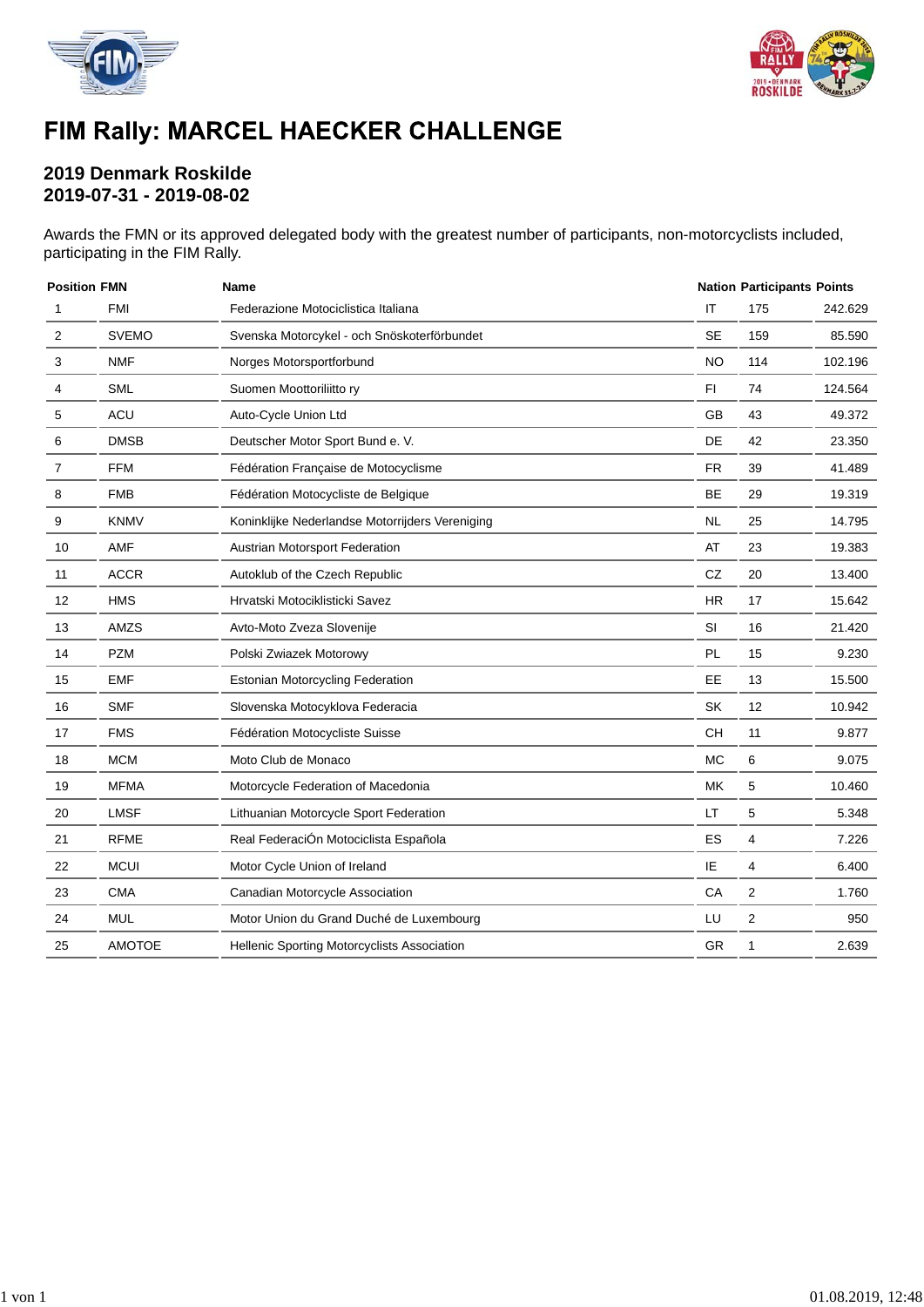



## FIM Rally: FIVA CHALLENGE

### **2019 Denmark Roskilde 2019-07-31 - 2019-08-02**

Awards the FMN or its approved delegated body that has achieved the highest number of FIVA points for motorcycles over 20 years of age (all categories, groups and classes). Points are calculated by distance multiplied by a factor depending on the age of the motorcycle.

| <b>Position FMN</b> |              | <b>Name</b>                                     |           | <b>Nation Points</b> |
|---------------------|--------------|-------------------------------------------------|-----------|----------------------|
|                     | <b>SML</b>   | Suomen Moottoriliitto ry                        | FI        | 24.715,4             |
| 2                   | <b>SVEMO</b> | Svenska Motorcykel - och Snöskoterförbundet     | <b>SE</b> | 15.034,6             |
| 3                   | FMI          | Federazione Motociclistica Italiana             | IT        | 14.761,0             |
| 4                   | <b>NMF</b>   | Norges Motorsportforbund                        | <b>NO</b> | 10.199,2             |
| 5                   | <b>ACU</b>   | Auto-Cycle Union Ltd                            |           | 7.431,6              |
| 6                   | <b>EMF</b>   | Estonian Motorcycling Federation                | EE        | 7.130,0              |
| 7                   | <b>FMB</b>   | Fédération Motocycliste de Belgique             | <b>BE</b> | 3.876,0              |
| 8                   | <b>KNMV</b>  | Koninklijke Nederlandse Motorrijders Vereniging | <b>NL</b> | 3.510,6              |
| 9                   | <b>DMSB</b>  | Deutscher Motor Sport Bund e. V.                | DE        | 2.958,0              |
| 10                  | <b>SMF</b>   | Slovenska Motocyklova Federacia                 | <b>SK</b> | 1.680,0              |
| 11                  | <b>AMF</b>   | Austrian Motorsport Federation                  | AT        | 1.582,0              |
| 12                  | <b>FMS</b>   | Fédération Motocycliste Suisse                  | <b>CH</b> | 1.381,2              |
| 13                  | <b>FFM</b>   | Fédération Française de Motocyclisme            | <b>FR</b> | 982,2                |
| 14                  | <b>MCUI</b>  | Motor Cycle Union of Ireland                    | IE        | 960,0                |
| 15                  | <b>MUL</b>   | Motor Union du Grand Duché de Luxembourg        | LU        | 570,0                |
| 16                  | <b>PZM</b>   | Polski Zwiazek Motorowy                         | PL        | 426,0                |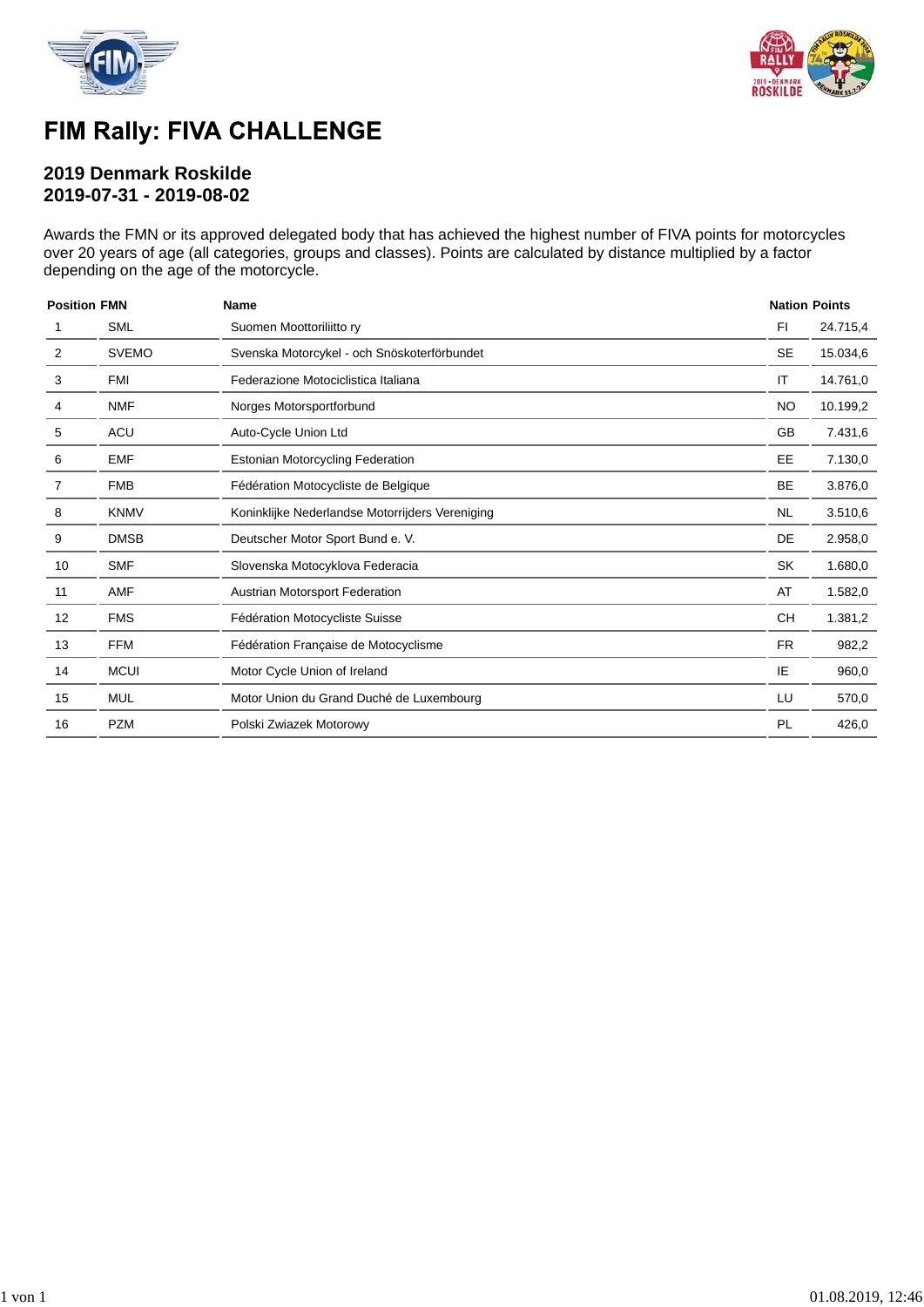



# FIM Rally: AUSTRIA CHALLENGE

### **2019 Denmark Roskilde 2019-07-31 - 2019-08-02**

Awards the club having registered with the greatest number of motorcycle riders and passengers of all categories, groups and classes.

| <b>Position Club</b>             | <b>FMN</b>   |                      | <b>Nation Participants Points</b> |        |  |
|----------------------------------|--------------|----------------------|-----------------------------------|--------|--|
| <b>TFMK Touring Finlandia</b>    | <b>SML</b>   | F1                   | 47                                | 82.251 |  |
| Mayflower MCC                    | <b>ACU</b>   | GB                   | 28                                | 32.925 |  |
| ÖAMTC ZV KREMS                   | AMF          | AT                   | 20                                | 17.153 |  |
| <b>MSC Victoria Lichterfelde</b> | <b>DMSB</b>  | DE                   | 17                                | 6.450  |  |
| AMD Tržič                        | AMZS         | SI                   | 16                                | 18.900 |  |
| BMW moto klub Zagreb             | <b>HMS</b>   | <b>HR</b>            | 16                                | 14.220 |  |
| LKT Wyczół Gościeradz            | <b>PZM</b>   | PL                   | 15                                | 9.230  |  |
| Sällskapet Hjulingarna           | <b>SVEMO</b> | <b>SE</b>            | 15                                | 8.412  |  |
| Vecchio Piemonte                 | <b>FMI</b>   | $\sf IT$             | 14                                | 20.267 |  |
| Sundsvall MCC                    | <b>SVEMO</b> | SE                   | 14                                | 13.988 |  |
| Averøy MC Klubb                  | <b>NMF</b>   | <b>NO</b>            | 14                                | 13.045 |  |
| Silverfox MC Club                | <b>NMF</b>   | <b>NO</b>            | 14                                | 6.192  |  |
| <b>Estonian Touring MC</b>       | <b>EMF</b>   | EE                   | 13                                | 15.500 |  |
| Motoklub Bohemia Týnec           | <b>ACCR</b>  | CZ                   | 13                                | 9.200  |  |
| <b>MC Andrea Testa</b>           | <b>FMI</b>   | IT                   | 12                                | 19.061 |  |
| <b>MBC Touring</b>               | <b>FMI</b>   | $\sf IT$             | 12                                | 18.830 |  |
| NAF MC Trondheim                 | <b>NMF</b>   | <b>NO</b>            | 12                                | 11.160 |  |
| Ørnes MC Klubb                   | <b>NMF</b>   | <b>NO</b>            | 11                                | 17.420 |  |
| <b>FMCK Varberg</b>              | <b>SVEMO</b> | SE                   | 11                                | 3.058  |  |
| <b>MC Mestre</b>                 | <b>FMI</b>   | IT                   | 10                                | 12.999 |  |
| MC Magenta                       | <b>FMI</b>   | IT                   | 10                                | 10.234 |  |
| Bílí Andelé                      | <b>SMF</b>   | <b>SK</b>            | 10                                | 9.800  |  |
| 598                              | <b>FMI</b>   | $\sf IT$             | 9                                 | 13.344 |  |
| Chirone                          | <b>FMI</b>   | $\sf IT$             | 9                                 | 11.825 |  |
| MC Luconnais                     | <b>FFM</b>   | <b>FR</b>            | 9                                 | 11.459 |  |
| HyMK Hyvinkään MK                | <b>SML</b>   | FI                   | 9                                 | 10.539 |  |
| <b>BMW MC Freiburg</b>           | <b>DMSB</b>  | DE                   | 9                                 | 7.420  |  |
| <b>KAMC Herentals</b>            | <b>FMB</b>   | BE                   | 9                                 | 6.680  |  |
| Centauri del Tirreno             | <b>FMI</b>   | $\sf IT$             | 8                                 | 19.632 |  |
| Västerdala MCK                   | <b>SVEMO</b> | $\mathsf{SE}\xspace$ | 8                                 | 5.704  |  |
| Storfjord motorsykkelklubb       | <b>NMF</b>   | <b>NO</b>            | $\overline{7}$                    | 8.068  |  |
| Fosse Riders MCA                 | ACU          | GB                   | $\overline{7}$                    | 7.554  |  |
| MC Eu Mers Le Tréport            | <b>FFM</b>   | <b>FR</b>            | $\overline{7}$                    | 6.882  |  |
| Opladener MC                     | <b>DMSB</b>  | DE                   | $\overline{7}$                    | 4.320  |  |
| AMK Načeradec                    | <b>ACCR</b>  | CZ                   | $\overline{7}$                    | 4.200  |  |
| Asker MC-Club                    | <b>NMF</b>   | NO                   | 7                                 | 3.870  |  |
|                                  |              |                      |                                   |        |  |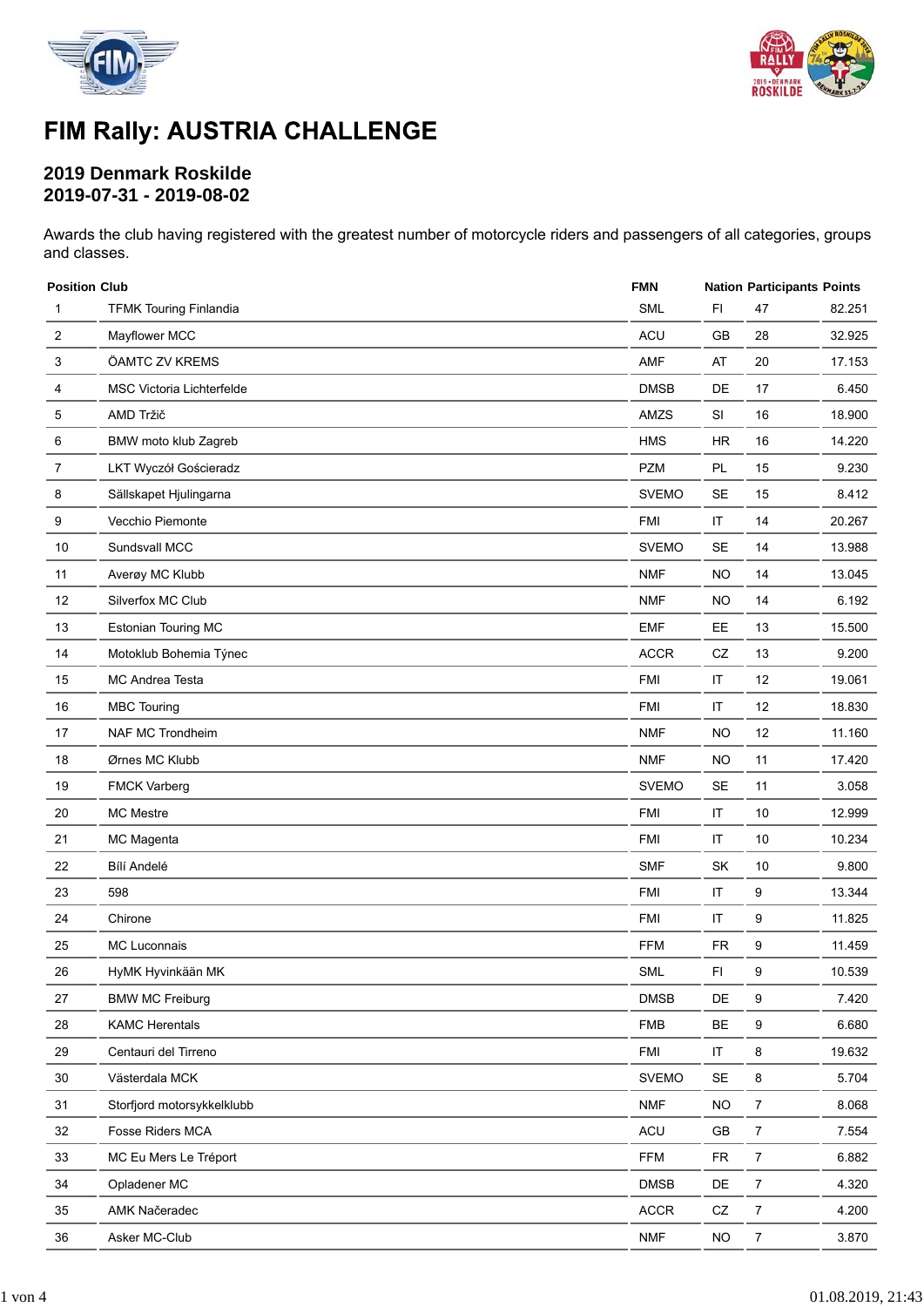| 37   | Moto Club de Monaco         | <b>MCM</b>   | MC                     | 6              | 9.075  |
|------|-----------------------------|--------------|------------------------|----------------|--------|
| 38   | Torgiano T.Faina            | <b>FMI</b>   | $\mathsf{I}\mathsf{T}$ | 6              | 7.504  |
| 39   | MC Sommièrois               | <b>FFM</b>   | <b>FR</b>              | 6              | 5.175  |
| 40   | TeMK Tervakosken MK         | <b>SML</b>   | F1                     | 6              | 5.120  |
| 41   | <b>KAMC Koersel</b>         | <b>FMB</b>   | BE                     | 6              | 3.240  |
| 42   | Skaraborgs MCTC             | <b>SVEMO</b> | <b>SE</b>              | 6              | 2.712  |
| 43   | <b>MC Martinistad</b>       | <b>KNMV</b>  | <b>NL</b>              | 6              | 2.412  |
| 44   | SaMo Savonlinnan Motoristit | <b>SML</b>   | FI.                    | 5              | 11.375 |
| 45   | MK Bukefal                  | <b>MFMA</b>  | МK                     | 5              | 10.460 |
| 46   | Città Di Assisi             | <b>FMI</b>   | $\sf IT$               | 5              | 9.250  |
| 47   | Salandra                    | <b>FMI</b>   | $\sf IT$               | 5              | 6.951  |
| 48   | Vigili del Fuoco Italia     | <b>FMI</b>   | $\sf IT$               | 5              | 6.730  |
| 49   | Mototurizmas                | <b>LMSF</b>  | LT                     | 5              | 5.348  |
| 50   | La Balzana Citta' del Palio | <b>FMI</b>   | $\sf IT$               | 5              | 5.346  |
| 51   | <b>MC Pino Medeot</b>       | <b>FMI</b>   | IT                     | 5              | 4.341  |
| 52   | MC Weilheim e.V.            | <b>DMSB</b>  | DE                     | 5              | 4.080  |
| 53   | <b>MC Venner</b>            | <b>NMF</b>   | <b>NO</b>              | 5              | 3.100  |
| 54   | KVAMC Gijverinkhove         | <b>FMB</b>   | <b>BE</b>              | 5              | 3.030  |
| 55   | Teritten MC Klubb           | <b>NMF</b>   | <b>NO</b>              | 5              | 2.728  |
| 56   | <b>LMK Lieksan MK</b>       | <b>SML</b>   | FI                     | 4              | 10.772 |
| 57   | Rooters MCC                 | <b>MCUI</b>  | IE                     | 4              | 6.400  |
| 58   | Bodø MC Klubb               | <b>NMF</b>   | <b>NO</b>              | 4              | 5.547  |
| 59   | Arditi del Piave            | <b>FMI</b>   | $\sf IT$               | 4              | 4.209  |
| 60   | Sebino                      | <b>FMI</b>   | $\sf IT$               | 4              | 3.118  |
| 61   | <b>MC St Aubinois</b>       | <b>FFM</b>   | <b>FR</b>              | 4              | 2.742  |
| 62   | Boxvik Bikers Touring Club  | <b>SVEMO</b> | SE                     | 4              | 1.628  |
| 63   | Hallsta MCT                 | <b>SVEMO</b> | SE                     | 4              | 1.304  |
| 64   | MC Heidefüchse              | <b>DMSB</b>  | DE                     | 4              | 1.080  |
| 65   | Igna Novoledo               | <b>FMI</b>   | IT                     | 3              | 4.179  |
| 66   | NAF MC Harstad              | <b>NMF</b>   | <b>NO</b>              | 3              | 4.062  |
| 67   | <b>IMTC</b>                 | ACU          | GB                     | 3              | 3.693  |
| 68   | MSC Züri/Zürich             | <b>FMS</b>   | CH                     | 3              | 3.453  |
| 69   | Grim Monkeys MC Norway      | <b>NMF</b>   | NO                     | 3              | 3.255  |
| 70   | Bollnäs MCK                 | <b>SVEMO</b> | SE                     | 3              | 2.841  |
| 71   | Vincent HRD OC              | ACU          | GB                     | 3              | 2.682  |
| 72   | Arendal Touring klubb       | <b>NMF</b>   | <b>NO</b>              | 3              | 2.592  |
| 73   | VAMC de Graafschaprijders   | <b>KNMV</b>  | <b>NL</b>              | 3              | 2.400  |
| 74   | Goldwing Klubb Norway       | <b>NMF</b>   | <b>NO</b>              | 3              | 2.070  |
| 75   | AMC St. Vith                | <b>FMB</b>   | BE                     | 3              | 1.678  |
| 76   | MCK Touring Borlänge        | <b>SVEMO</b> | <b>SE</b>              | 3              | 1.470  |
| $77$ | Lanna Lie MC                | <b>SVEMO</b> | <b>SE</b>              | 3              | 948    |
| 78   | Vetlanda MCK                | <b>SVEMO</b> | <b>SE</b>              | 3              | 740    |
| 79   | Vätterbygdens MCK           | <b>SVEMO</b> | $\sf SE$               | 3              | 730    |
| 80   | Skånes MC                   | <b>SVEMO</b> | $\sf SE$               | 3              | 140    |
| 81   | <b>GUE</b>                  | <b>FMI</b>   | IT                     | $\overline{c}$ | 3.762  |
| 82   | Terre Moto Cantalice        | FMI          | $\sf IT$               | 2              | 3.750  |
|      |                             |              |                        |                |        |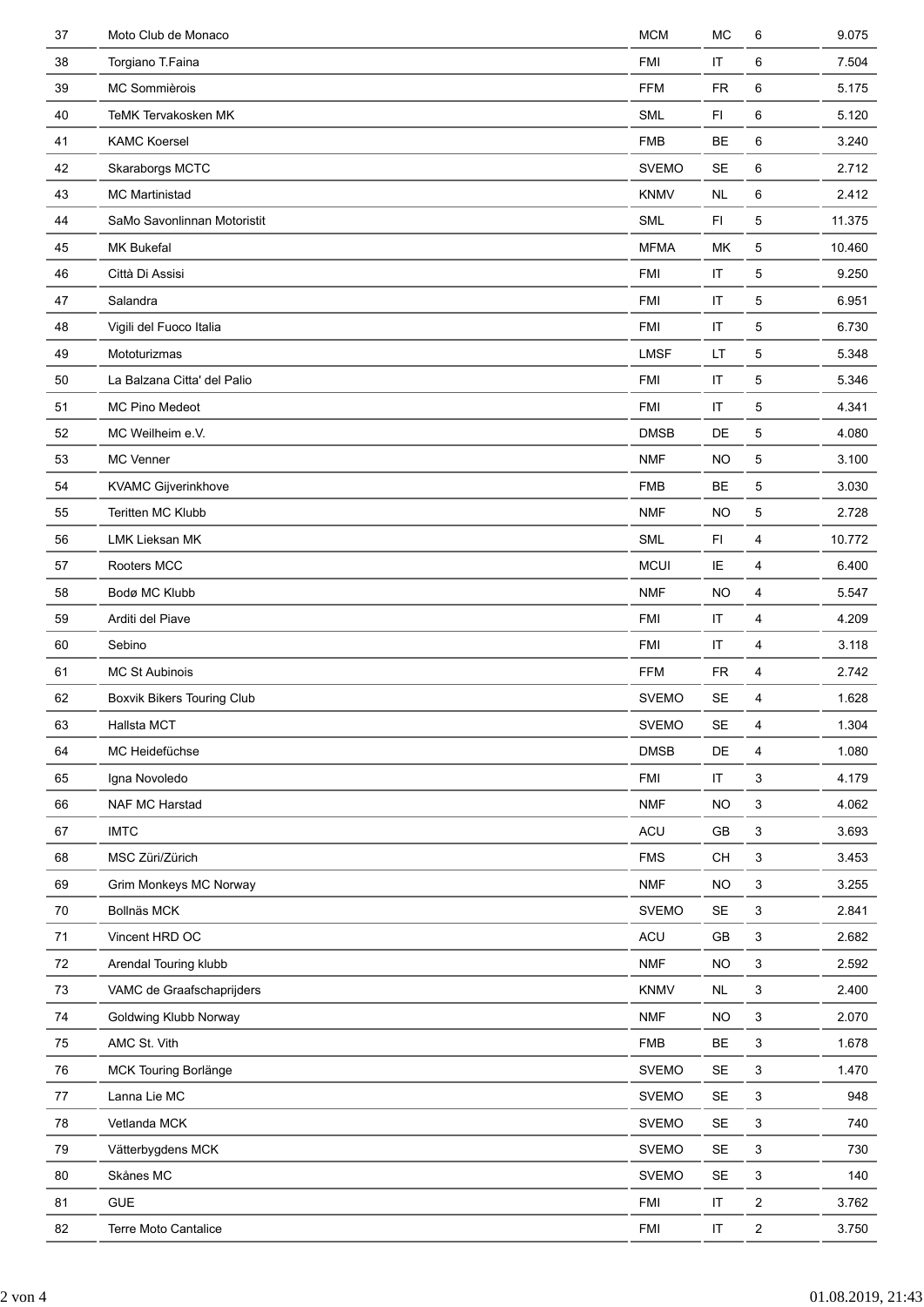| 83  | MC Avignon et Vaucluse      | <b>FFM</b>   | <b>FR</b>              | 2                       | 3.416 |
|-----|-----------------------------|--------------|------------------------|-------------------------|-------|
| 84  | MC Crema                    | <b>FMI</b>   | $\mathsf{I}\mathsf{T}$ | $\overline{c}$          | 2.964 |
| 85  | Bassa Bergamasca            | <b>FMI</b>   | $\mathsf{I}\mathsf{T}$ | 2                       | 2.936 |
| 86  | Seveso                      | <b>FMI</b>   | $\sf IT$               | 2                       | 2.784 |
| 87  | Ragusa Touring              | <b>FMI</b>   | $\sf IT$               | 2                       | 2.756 |
| 88  | <b>MC Rolling Bikers</b>    | <b>FMS</b>   | CH                     | 2                       | 2.688 |
| 89  | N.B. Racing Team            | <b>FMI</b>   | $\sf IT$               | 2                       | 2.649 |
| 90  | <b>BMF</b>                  | ACU          | GB                     | 2                       | 2.518 |
| 91  | Paolo Rossi Cina            | <b>FMI</b>   | $\sf IT$               | 2                       | 2.505 |
| 92  | Kristiansund MC Klubb       | <b>NMF</b>   | <b>NO</b>              | 2                       | 2.422 |
| 93  | Örnsköldsviks MCC           | <b>SVEMO</b> | <b>SE</b>              | 2                       | 2.412 |
| 94  | <b>MCTSP</b>                | <b>FFM</b>   | <b>FR</b>              | 2                       | 2.400 |
| 95  | VaMP                        | <b>SML</b>   | F1                     | 2                       | 2.284 |
| 96  | Delle Ceramiche             | <b>FMI</b>   | $\sf IT$               | 2                       | 2.224 |
| 97  | Sunndal MC Klubb            | <b>NMF</b>   | <b>NO</b>              | 2                       | 2.200 |
| 98  | MC Bab Et Sud Landes        | <b>FFM</b>   | <b>FR</b>              | 2                       | 1.960 |
| 99  | <b>KMAC Menen</b>           | <b>FMB</b>   | BE                     | $\overline{\mathbf{c}}$ | 1.944 |
| 100 | Scoordinati                 | <b>FMI</b>   | $\sf IT$               | 2                       | 1.864 |
| 101 | MC Toulonnais               | <b>FFM</b>   | <b>FR</b>              | 2                       | 1.858 |
| 102 | MC L'Equipe                 | <b>FMB</b>   | <b>BE</b>              | 2                       | 1.802 |
| 103 | Perugia Marco Papa          | <b>FMI</b>   | $\sf IT$               | 2                       | 1.761 |
| 104 | CMA individuel members      | <b>CMA</b>   | CA                     | 2                       | 1.760 |
| 105 | A.M. Aretina                | <b>FMI</b>   | $\sf IT$               | 2                       | 1.684 |
| 106 | Ramzalt MC Helgeland        | <b>NMF</b>   | <b>NO</b>              | $\overline{\mathbf{c}}$ | 1.658 |
| 107 | <b>MMC 72</b>               | <b>KNMV</b>  | <b>NL</b>              | 2                       | 1.608 |
| 108 | Estense                     | <b>FMI</b>   | $\sf IT$               | 2                       | 1.500 |
| 109 | Galliano                    | FMI          | IT                     | 2                       | 1.383 |
| 110 | Brevik MC Klubb             | <b>NMF</b>   | <b>NO</b>              | 2                       | 1.318 |
| 111 | <b>NMF Touring Klubb</b>    | <b>NMF</b>   | <b>NO</b>              | $\overline{\mathbf{c}}$ | 1.296 |
| 112 | AM Valdoisienne             | <b>FFM</b>   | <b>FR</b>              | $\overline{\mathbf{c}}$ | 1.292 |
| 113 | MC Les Bayards              | <b>FMS</b>   | CH                     | $\overline{c}$          | 1.240 |
| 114 | MC-TC Drammen               | <b>NMF</b>   | <b>NO</b>              | $\overline{\mathbf{c}}$ | 1.200 |
| 115 | <b>MSC Sihltal-Adliswil</b> | <b>FMS</b>   | <b>CH</b>              | 2                       | 1.164 |
| 116 | Motoklub Liptov             | <b>SMF</b>   | SK                     | 2                       | 1.142 |
| 117 | BMW Freunde NÖ              | AMF          | AT                     | 2                       | 1.130 |
| 118 | MUL individuelle            | <b>MUL</b>   | LU                     | $\overline{c}$          | 950   |
| 119 | MC Butz Bikers 95           | <b>FMB</b>   | BE                     | $\overline{\mathbf{c}}$ | 945   |
| 120 | Skäftberg Rangers MCK       | <b>SVEMO</b> | <b>SE</b>              | $\overline{c}$          | 802   |
| 121 | MC Asom                     | <b>KNMV</b>  | <b>NL</b>              | $\overline{\mathbf{c}}$ | 716   |
| 122 | Welch Coast MCC Norway      | <b>NMF</b>   | NO.                    | 2                       | 664   |
| 123 | Nässjö MCC                  | <b>SVEMO</b> | <b>SE</b>              | $\overline{c}$          | 384   |
| 124 | <b>MCK Snapphanen</b>       | <b>SVEMO</b> | <b>SE</b>              | 2                       | 372   |
| 125 | Floalts MC                  | <b>SVEMO</b> | $\sf SE$               | 2                       | 190   |
| 126 | MX Vaalle Jato              | <b>FMI</b>   | $\sf IT$               | $\overline{\mathbf{c}}$ | 0     |
| 127 | Ibleo                       | <b>FMI</b>   | $\sf IT$               | $\mathbf{1}$            | 2.752 |
| 128 | Regolarità 70               | FMI          | $\sf IT$               | $\mathbf{1}$            | 2.750 |
|     |                             |              |                        |                         |       |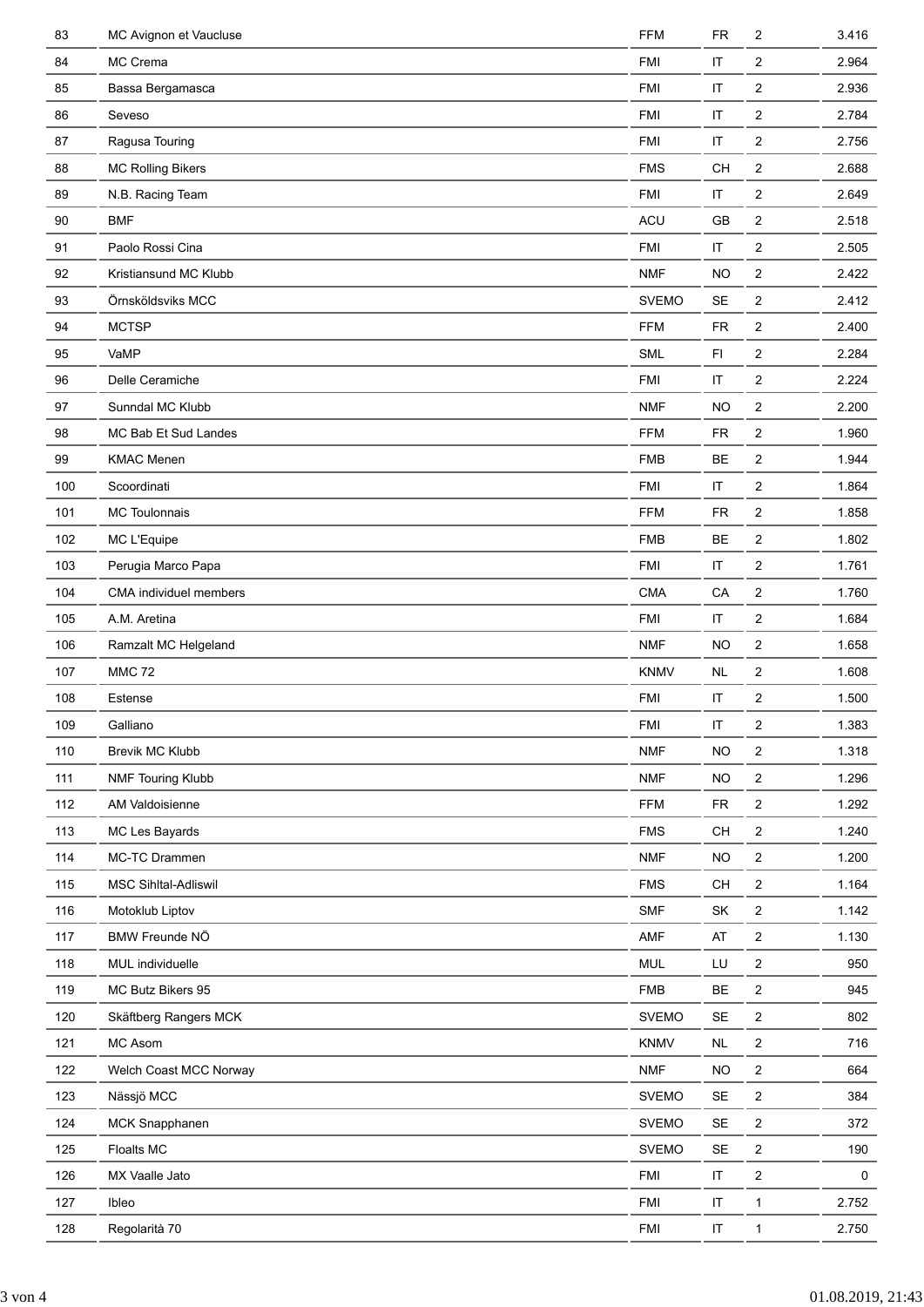| 129 | Peramos Motoclub                | AMOTOE       | GR                     | 1            | 2.639        |
|-----|---------------------------------|--------------|------------------------|--------------|--------------|
| 130 | Cosenza                         | <b>FMI</b>   | IT                     | $\mathbf{1}$ | 2.374        |
| 131 | MC Lanciasassi Narcao           | <b>FMI</b>   | $\sf IT$               | $\mathbf{1}$ | 2.355        |
| 132 | Pena Motorista Tamarite         | <b>RFME</b>  | ES                     | $\mathbf{1}$ | 2.294        |
| 133 | Touring-MC Tromsø               | <b>NMF</b>   | <b>NO</b>              | $\mathbf{1}$ | 2.237        |
| 134 | Basilicata2Ruote                | <b>FMI</b>   | $\sf IT$               | $\mathbf{1}$ | 2.229        |
| 135 | VRT Varkaus Racing Team         | <b>SML</b>   | FI.                    | 1            | 2.223        |
| 136 | Lucania Motorcycle              | <b>FMI</b>   | $\sf IT$               | $\mathbf{1}$ | 2.219        |
| 137 | Europa                          | <b>FMI</b>   | $\mathsf{I}\mathsf{T}$ | $\mathbf{1}$ | 2.014        |
| 138 | Carpi                           | <b>FMI</b>   | $\mathsf{I}\mathsf{T}$ | $\mathbf{1}$ | 1.998        |
| 139 | MC Dragone                      | <b>FMI</b>   | $\sf IT$               | $\mathbf{1}$ | 1.770        |
| 140 | Livornese                       | <b>FMI</b>   | $\sf IT$               | $\mathbf{1}$ | 1.686        |
| 141 | Marzeno                         | <b>FMI</b>   | $\sf IT$               | 1            | 1.670        |
| 142 | <b>MC Rochelais</b>             | <b>FFM</b>   | <b>FR</b>              | $\mathbf{1}$ | 1.640        |
| 143 | MC Perazzone Cavallini          | <b>FMI</b>   | $\mathsf{I}\mathsf{T}$ | $\mathbf{1}$ | 1.465        |
| 144 | P.Perazzone                     | <b>FMI</b>   | $\sf IT$               | $\mathbf{1}$ | 1.465        |
| 145 | Motobar                         | <b>FMI</b>   | $\sf IT$               | $\mathbf{1}$ | 1.446        |
| 146 | <b>ASM Bugey</b>                | <b>FFM</b>   | <b>FR</b>              | $\mathbf{1}$ | 1.443        |
| 147 | Motodipendenti Serravalle       | <b>FMI</b>   | IT                     | $\mathbf{1}$ | 1.442        |
| 148 | 1. HMK Zagreb                   | <b>HMS</b>   | HR                     | $\mathbf{1}$ | 1.422        |
| 149 | Fédération Motorisée Valaisanne | <b>FMS</b>   | CH                     | $\mathbf{1}$ | 1.332        |
| 150 | MC Linas Montlhéry              | <b>FFM</b>   | FR                     | $\mathbf{1}$ | 1.222        |
| 151 | Graatass MC Klubb Molde         | <b>NMF</b>   | <b>NO</b>              | $\mathbf{1}$ | 1.129        |
| 152 | Nidaros MC Klubb                | <b>NMF</b>   | <b>NO</b>              | $\mathbf{1}$ | 1.124        |
| 153 | HOG Chapter 5                   | <b>NMF</b>   | <b>NO</b>              | 1            | 1.123        |
| 154 | ÖAMTC ZV MSC Enzian             | AMF          | AT                     | 1            | 1.100        |
| 155 | Haugesund MC                    | <b>NMF</b>   | NO                     | 1            | 1.050        |
| 156 | Hudiksvalls MCK                 | <b>SVEMO</b> | <b>SE</b>              | 1            | 978          |
| 157 | <b>MC Rijnrijders</b>           | <b>KNMV</b>  | <b>NL</b>              | 1            | 723          |
| 158 | MC-Budeiene                     | <b>NMF</b>   | <b>NO</b>              | $\mathbf{1}$ | 645          |
| 159 | Tors MC                         | <b>SVEMO</b> | $\mathsf{SE}\xspace$   | $\mathbf{1}$ | 591          |
| 160 | <b>MTC Holland</b>              | <b>KNMV</b>  | <b>NL</b>              | 1            | 555          |
| 161 | Road Runners MC                 | <b>NMF</b>   | <b>NO</b>              | $\mathbf{1}$ | 540          |
| 162 | Sunrise Riders                  | <b>NMF</b>   | NO.                    | $\mathbf{1}$ | 481          |
| 163 | Törnros MC Västervik            | <b>SVEMO</b> | SE                     | $\mathbf{1}$ | 451          |
| 164 | Åseda MCK                       | <b>SVEMO</b> | SE                     | $\mathbf{1}$ | 320          |
| 165 | <b>Tullgarns MCC</b>            | <b>SVEMO</b> | $\sf SE$               | $\mathbf{1}$ | 300          |
| 166 | MCK Vikingarna Växjö            | <b>SVEMO</b> | SE                     | $\mathbf{1}$ | 275          |
| 167 | Hermans Hedningar LMCK          | <b>SVEMO</b> | SE                     | $\mathbf{1}$ | 202          |
| 168 | Lunds Touring Team              | <b>SVEMO</b> | <b>SE</b>              | $\mathbf{1}$ | 93           |
| 169 | Citta di Cinisello              | <b>FMI</b>   | $\sf IT$               | $\mathbf{1}$ | $\mathbf 0$  |
| 170 | Giacinto Cerviere               | <b>FMI</b>   | $\sf IT$               | $\mathbf{1}$ | $\mathsf{O}$ |
| 171 | Lupi Bianchi                    | <b>FMI</b>   | $\sf IT$               | $\mathbf{1}$ | 0            |
| 172 | Trasimeno G. Capecchi           | <b>FMI</b>   | $\sf IT$               | $\mathbf{1}$ | 0            |
| 173 | Cialtroni del Nord-est          | <b>FMI</b>   | $\sf IT$               | 0            | 0            |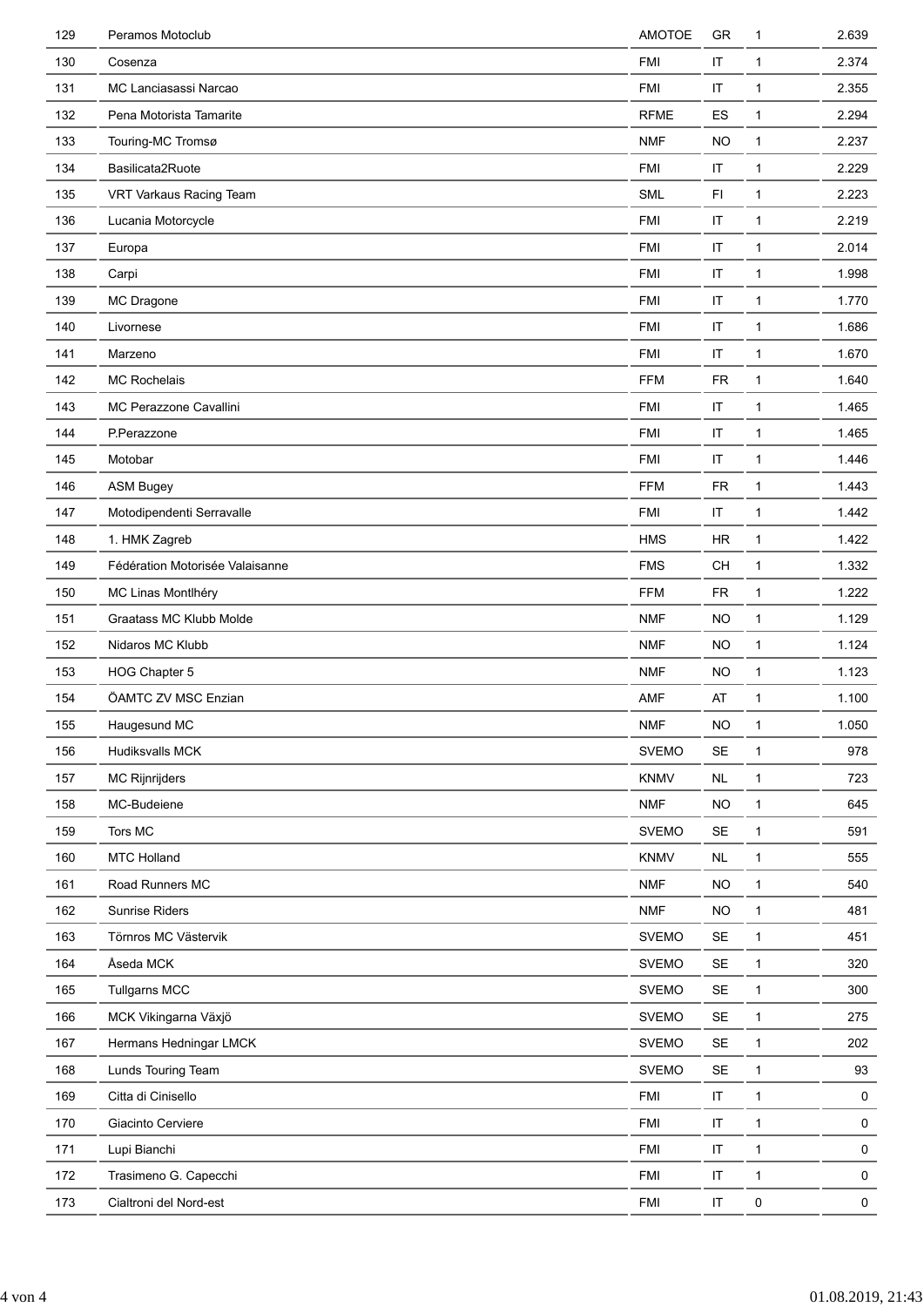



# FIM Rally: BELGIUM CHALLENGE

### **2019 Denmark Roskilde 2019-07-31 - 2019-08-02**

Awards the FMN or its approved delegated body represented by the greatest number of clubs which were classified.

| <b>Position FMN</b> |               | <b>Name</b>                                     | <b>Nation</b>          | <b>Clubs Points</b> |         |
|---------------------|---------------|-------------------------------------------------|------------------------|---------------------|---------|
| 1                   | <b>FMI</b>    | Federazione Motociclistica Italiana             | $\mathsf{I}\mathsf{T}$ | 52                  | 241.977 |
| $\overline{2}$      | <b>NMF</b>    | Norges Motorsportforbund                        | <b>NO</b>              | 28                  | 102.196 |
| 3                   | <b>SVEMO</b>  | Svenska Motorcykel - och Snöskoterförbundet     | <b>SE</b>              | 26                  | 51.045  |
| 4                   | <b>FFM</b>    | Fédération Française de Motocyclisme            | <b>FR</b>              | 12                  | 41.489  |
| 5                   | <b>SML</b>    | Suomen Moottoriliitto ry                        | FI.                    | $\overline{7}$      | 124.564 |
| 6                   | <b>FMB</b>    | Fédération Motocycliste de Belgique             | <b>BE</b>              | $\overline{7}$      | 19.319  |
| 7                   | <b>KNMV</b>   | Koninklijke Nederlandse Motorrijders Vereniging | <b>NL</b>              | 6                   | 8.414   |
| 8                   | ACU           | Auto-Cycle Union Ltd                            | <b>GB</b>              | 5                   | 49.372  |
| 9                   | <b>DMSB</b>   | Deutscher Motor Sport Bund e. V.                | DE                     | 5                   | 23.350  |
| 10                  | <b>FMS</b>    | Fédération Motocycliste Suisse                  | CH                     | 5                   | 9.877   |
| 11                  | AMF           | Austrian Motorsport Federation                  | AT                     | 3                   | 19.383  |
| 12                  | <b>HMS</b>    | Hrvatski Motociklisticki Savez                  | <b>HR</b>              | 2                   | 15.642  |
| 13                  | <b>ACCR</b>   | Autoklub of the Czech Republic                  | CZ                     | 2                   | 13.400  |
| 14                  | <b>SMF</b>    | Slovenska Motocyklova Federacia                 | SK                     | 2                   | 10.942  |
| 15                  | AMZS          | Avto-Moto Zveza Slovenije                       | <b>SI</b>              | $\mathbf{1}$        | 18.900  |
| 16                  | <b>EMF</b>    | <b>Estonian Motorcycling Federation</b>         | <b>EE</b>              | $\mathbf{1}$        | 15.500  |
| 17                  | <b>MFMA</b>   | Motorcycle Federation of Macedonia              | MK                     | 1                   | 10.460  |
| 18                  | <b>PZM</b>    | Polski Zwiazek Motorowy                         | PL                     | 1                   | 9.230   |
| 19                  | <b>MCM</b>    | Moto Club de Monaco                             | <b>MC</b>              | $\mathbf{1}$        | 9.075   |
| 20                  | <b>MCUI</b>   | Motor Cycle Union of Ireland                    | IE                     | $\mathbf{1}$        | 6.400   |
| 21                  | <b>LMSF</b>   | Lithuanian Motorcycle Sport Federation          | LT                     | $\mathbf{1}$        | 5.348   |
| 22                  | <b>AMOTOE</b> | Hellenic Sporting Motorcyclists Association     | <b>GR</b>              | $\mathbf{1}$        | 2.639   |
| 23                  | <b>RFME</b>   | Real FederaciÓn Motociclista Española           | ES                     | 1                   | 2.294   |
| 24                  | <b>CMA</b>    | Canadian Motorcycle Association                 | CA                     | $\mathbf 1$         | 1.760   |
| 25                  | <b>MUL</b>    | Motor Union du Grand Duché de Luxembourg        | LU                     | 1                   | 950     |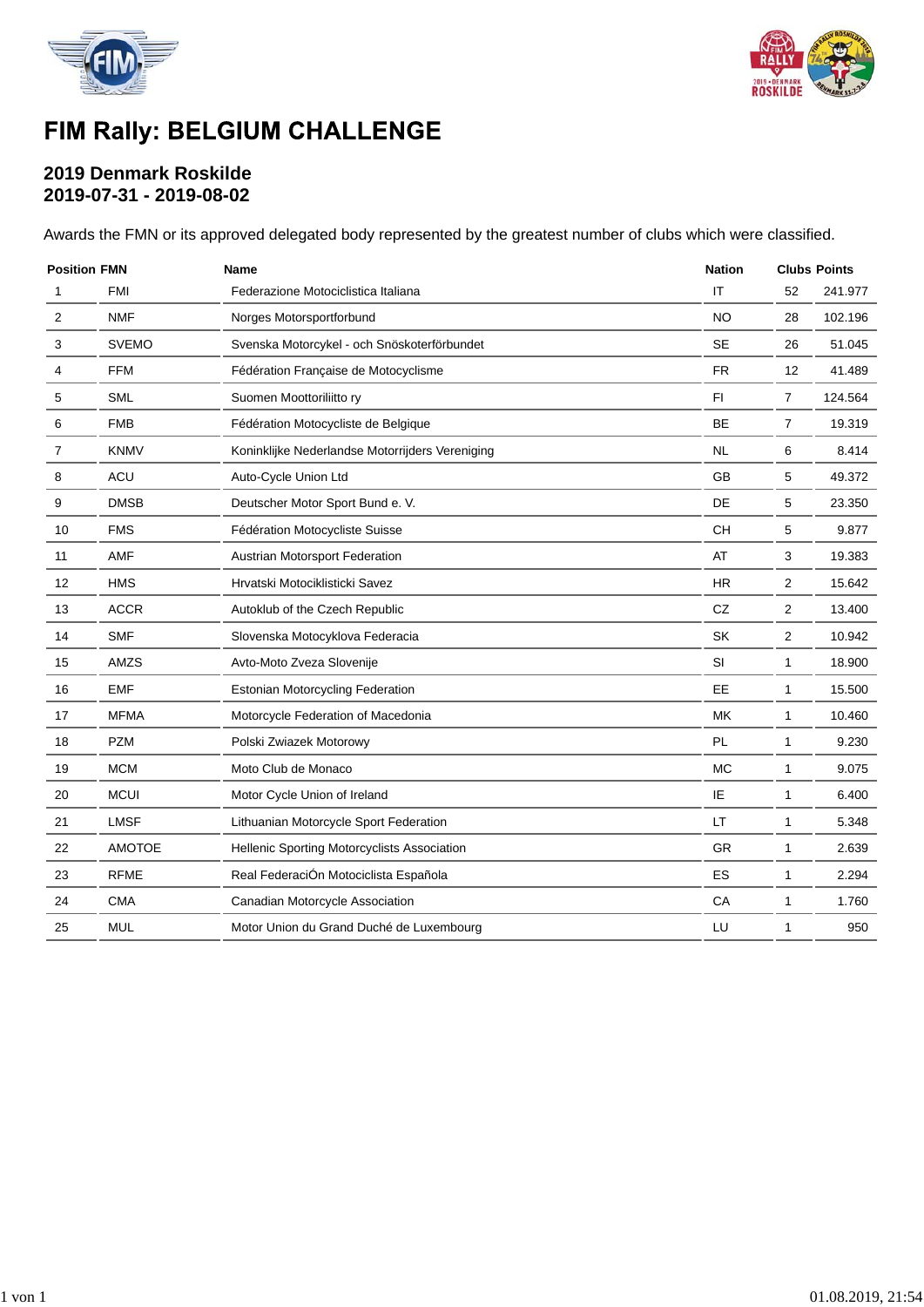



# FIM Rally: BOHEMIA CHALLENGE INCLUDING LUXEMBOURG AND **FRANCE**

#### **2019 Denmark Roskilde 2019-07-31 - 2019-08-02**

Awards the FMN or its approved delegated body represented by the greatest number of riders driving motorcycles of 250 cc and lower capacity, other than scooters and 3-Wheeler.

| <b>Position FMN</b> |              | Name                                        |           | <b>Nation Riders Points</b> |       |  |  |
|---------------------|--------------|---------------------------------------------|-----------|-----------------------------|-------|--|--|
|                     | <b>SVEMO</b> | Svenska Motorcykel - och Snöskoterförbundet | <b>SE</b> | 8                           | 2.224 |  |  |
| 2                   | <b>NMF</b>   | Norges Motorsportforbund                    |           |                             | 2.843 |  |  |
|                     | <b>CMA</b>   | Canadian Motorcycle Association             | СA        |                             | 1.760 |  |  |
| 4                   | <b>SML</b>   | Suomen Moottoriliitto ry                    | FI        |                             | 2.693 |  |  |
| 5                   | <b>ACCR</b>  | Autoklub of the Czech Republic              | CZ        |                             | 920   |  |  |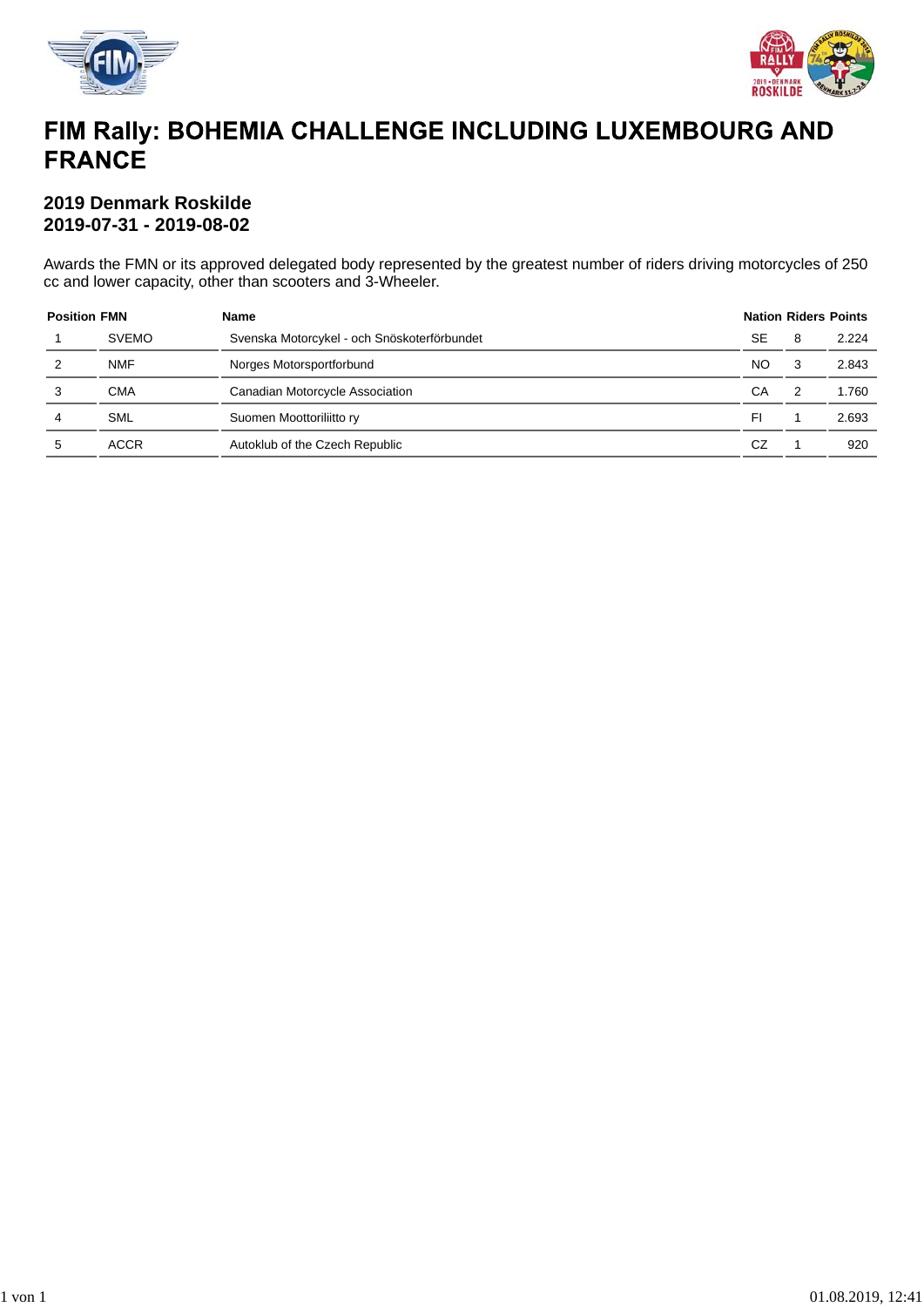



# FIM Rally: HUNGARIA CHALLENGE

### **2019 Denmark Roskilde 2019-07-31 - 2019-08-02**

Awards the FMN or its approved delegated body which has achieved the highest number of points for riders of motorcycles of all categories, groups and classes carrying one or more passengers.

| <b>Position FMN</b> |              | <b>Name</b>                                     |           | <b>Nation Riders Points</b> |        |  |  |
|---------------------|--------------|-------------------------------------------------|-----------|-----------------------------|--------|--|--|
| <b>FMI</b><br>1     |              | Federazione Motociclistica Italiana             | IT        | 45                          | 91.326 |  |  |
| $\overline{2}$      | <b>SVEMO</b> | Svenska Motorcykel - och Snöskoterförbundet     | <b>SE</b> | 26                          | 16.954 |  |  |
| 3                   | <b>NMF</b>   | Norges Motorsportforbund                        | <b>NO</b> | 17                          | 22.318 |  |  |
| 4                   | <b>SML</b>   | Suomen Moottoriliitto ry                        | FI.       | 13                          | 27.074 |  |  |
| 5                   | <b>FFM</b>   | Fédération Française de Motocyclisme            | <b>FR</b> | 11                          | 16.923 |  |  |
| 6                   | <b>FMB</b>   | Fédération Motocycliste de Belgique             | <b>BE</b> | $\overline{7}$              | 6.259  |  |  |
| 7                   | <b>DMSB</b>  | Deutscher Motor Sport Bund e. V.                | DE        | $\overline{7}$              | 5.080  |  |  |
| 8                   | <b>HMS</b>   | Hrvatski Motociklisticki Savez                  | <b>HR</b> | 5                           | 7.110  |  |  |
| 9                   | <b>ACU</b>   | Auto-Cycle Union Ltd                            | <b>GB</b> | 5                           | 6.551  |  |  |
| 10                  | <b>SMF</b>   | Slovenska Motocyklova Federacia                 | SK        | 4                           | 5.342  |  |  |
| 11                  | AMF          | Austrian Motorsport Federation                  | AT        | 4                           | 4.157  |  |  |
| 12                  | <b>ACCR</b>  | Autoklub of the Czech Republic                  | CZ        | 4                           | 3.600  |  |  |
| 13                  | <b>KNMV</b>  | Koninklijke Nederlandse Motorrijders Vereniging | <b>NL</b> | 4                           | 2.631  |  |  |
| 14                  | <b>EMF</b>   | <b>Estonian Motorcycling Federation</b>         | EE        | 3                           | 4.650  |  |  |
| 15                  | <b>FMS</b>   | Fédération Motocycliste Suisse                  | <b>CH</b> | 3                           | 3.748  |  |  |
| 16                  | AMZS         | Avto-Moto Zveza Slovenije                       | SI        | 2                           | 3.060  |  |  |
| 17                  | <b>PZM</b>   | Polski Zwiazek Motorowy                         | PL        | 2                           | 1.420  |  |  |
| 18                  | <b>RFME</b>  | Real FederaciÓn Motociclista Española           | ES        | 1                           | 2.466  |  |  |
| 19                  | <b>MCM</b>   | Moto Club de Monaco                             | <b>MC</b> | 1                           | 1.815  |  |  |
| 20                  | <b>LMSF</b>  | Lithuanian Motorcycle Sport Federation          | LT        | 1                           | 1.280  |  |  |
| 21                  | <b>MUL</b>   | Motor Union du Grand Duché de Luxembourg        | LU        | 1                           | 950    |  |  |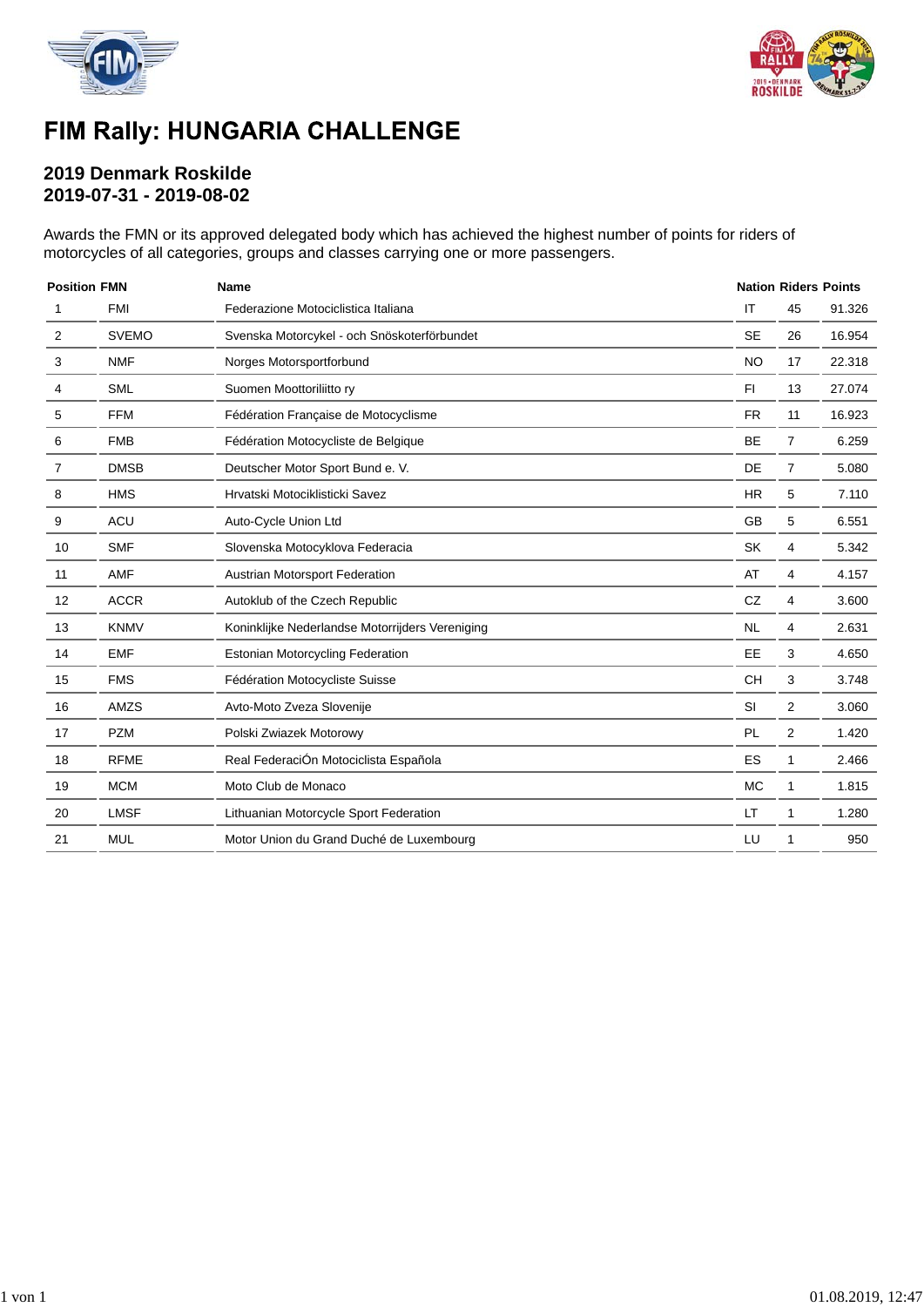



### FIM Rally: INTERCLUB CHALLENGE

### **2019 Denmark Roskilde 2019-07-31 - 2019-08-02**

For each FMN or its approved delegated body, a classification is established of its 3 best clubs according to the total number of points. In order to be classified, the club must be represented with at least 3 motorcycles of all categories, groups and classes.

The first club classified of each FMN will receive an award (Individual clubs or inscriptions are not taken into consideration). No club or individual rider of the organising federation may appear in the results.

| #              | $\mathbf c$                                           | <b>FMN</b>  | Club                      | <b>Points</b> |
|----------------|-------------------------------------------------------|-------------|---------------------------|---------------|
| 1              | ${\sf CZ}$                                            | <b>ACCR</b> | Motoklub Bohemia Týnec    | 9.200         |
| $\overline{c}$ | ${\tt CZ}$                                            | ACCR        | AMK Načeradec             | 4.200         |
| $\mathbf{1}$   | $\mathsf{GB}$                                         | <b>ACU</b>  | Mayflower MCC             | 34.242        |
| $\mathbf{2}$   | GB                                                    | <b>ACU</b>  | Fosse Riders MCA          | 7.554         |
| 3              | GB                                                    | <b>ACU</b>  | <b>IMTC</b>               | 3.693         |
| 1              | AT                                                    | AMF         | ÖAMTC ZV KREMS            | 17.153        |
| 1              | SI                                                    | AMZS        | AMD Tržič                 | 18.900        |
|                |                                                       |             |                           |               |
| $\mathbf 1$    | DE                                                    | <b>DMSB</b> | <b>BMW MC Freiburg</b>    | 7.420         |
| $\overline{c}$ | DE                                                    | <b>DMSB</b> | MSC Victoria Lichterfelde | 6.880         |
| 3              | DE                                                    | <b>DMSB</b> | Opladener MC              | 4.320         |
| 1              | EE                                                    | <b>EMF</b>  | Estonian Touring MC       | 15.500        |
|                |                                                       |             |                           |               |
| $\mathbf{1}$   | ${\sf FR}$                                            | <b>FFM</b>  | MC Luconnais              | 11.459        |
| $\overline{2}$ | <b>FR</b>                                             | <b>FFM</b>  | MC Eu Mers Le Tréport     | 6.882         |
| 3              | <b>FR</b>                                             | <b>FFM</b>  | MC Sommièrois             | 5.175         |
| 1              | BE                                                    | <b>FMB</b>  | <b>KAMC Herentals</b>     | 6.680         |
| $\overline{2}$ | <b>BE</b>                                             | <b>FMB</b>  | <b>KAMC Koersel</b>       | 3.240         |
| 3              | BE                                                    | <b>FMB</b>  | KVAMC Gijverinkhove       | 3.030         |
| $\mathbf{1}$   | $\mathsf{I}\mathsf{T}$                                | <b>FMI</b>  | Vecchio Piemonte          | 20.267        |
| $\overline{c}$ | $\sf IT$                                              | FMI         | Centauri del Tirreno      | 19.632        |
| 3              | $\sf IT$                                              | FMI         | MC Andrea Testa           | 19.061        |
| 1              | $\mathsf{CH}% _{\mathsf{C}}^{\mathsf{C}}(\mathsf{C})$ | ${\sf FMS}$ | MSC Züri/Zürich           | 3.453         |
|                |                                                       |             |                           |               |
| 1              | $\sf HR$                                              | HMS         | BMW moto klub Zagreb      | 15.642        |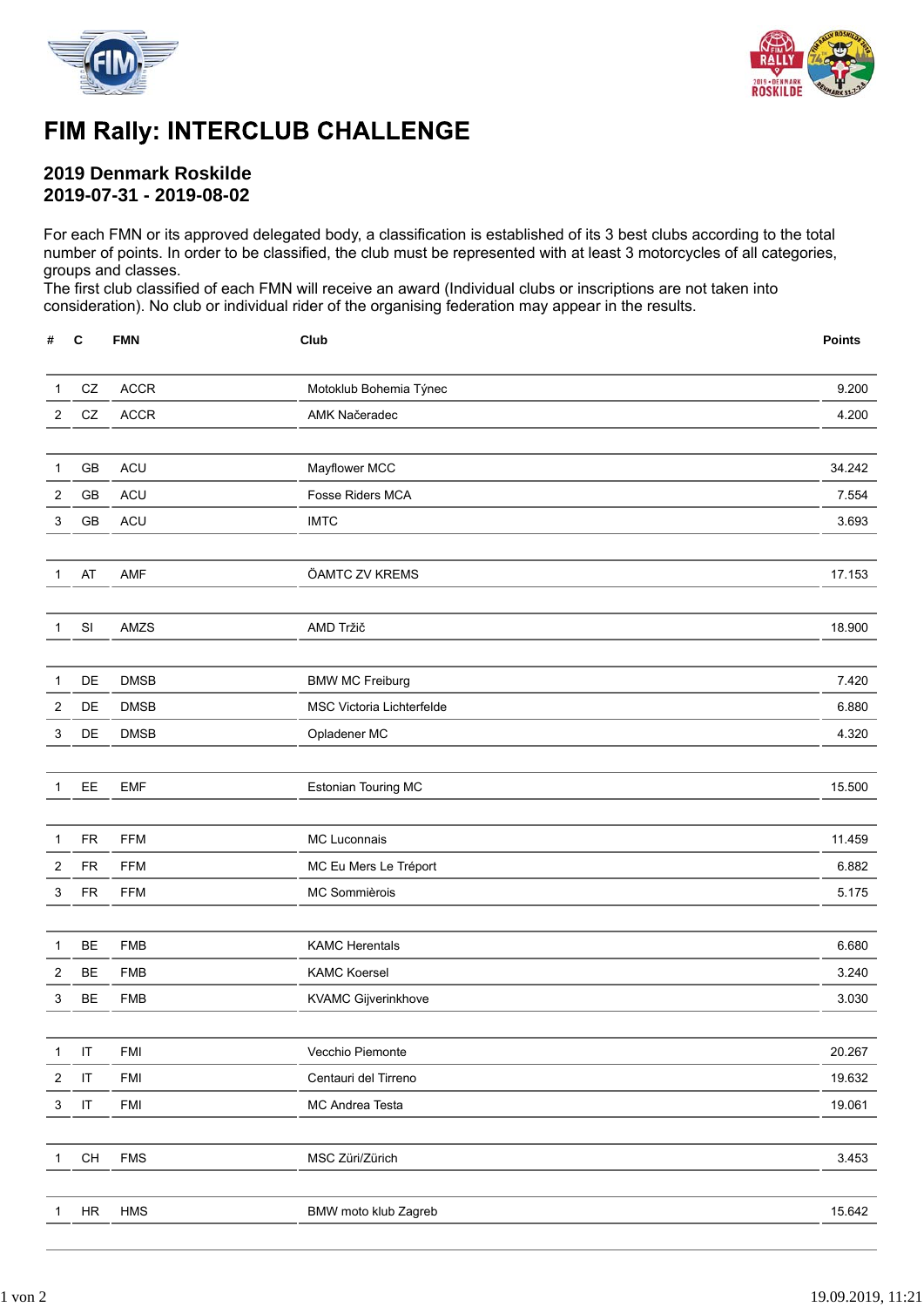| 1              | <b>NL</b>               | <b>KNMV</b>  | MC Martinistad                | 2.412  |
|----------------|-------------------------|--------------|-------------------------------|--------|
| $\overline{2}$ | NL                      | <b>KNMV</b>  | VAMC de Graafschaprijders     | 2.400  |
|                |                         |              |                               |        |
| $\mathbf{1}$   | LT                      | <b>LMSF</b>  | Mototurizmas                  | 5.348  |
|                |                         |              |                               |        |
| 1              | $MC$                    | <b>MCM</b>   | Moto Club de Monaco           | 9.075  |
|                |                         |              |                               |        |
| 1              | $\sf I\sf E$            | <b>MCUI</b>  | Rooters MCC                   | 6.400  |
|                |                         |              |                               |        |
| 1              | ${\sf MK}$              | <b>MFMA</b>  | MK Bukefal                    | 10.460 |
|                |                         |              |                               |        |
| 1              | <b>NO</b>               | <b>NMF</b>   | Ørnes MC Klubb                | 17.420 |
| 2              | <b>NO</b>               | <b>NMF</b>   | Averøy MC Klubb               | 13.045 |
| 3              | <b>NO</b>               | <b>NMF</b>   | NAF MC Trondheim              | 11.160 |
|                |                         |              |                               |        |
| $\mathbf{1}$   | PL                      | <b>PZM</b>   | LKT Wyczół Gościeradz         | 9.230  |
|                |                         |              |                               |        |
| 1              | SK                      | <b>SMF</b>   | Bílí Andelé                   | 9.800  |
|                |                         |              |                               |        |
| 1              | $\mathsf{F} \mathsf{I}$ | SML          | <b>TFMK Touring Finlandia</b> | 82.251 |
| 2              | F <sub>1</sub>          | <b>SML</b>   | SaMo Savonlinnan Motoristit   | 11.375 |
| 3              | $\mathsf{F} \mathsf{I}$ | SML          | LMK Lieksan MK                | 10.772 |
|                |                         |              |                               |        |
| 1              | SE                      | <b>SVEMO</b> | Sundsvall MCC                 | 13.988 |
| $\overline{2}$ | <b>SE</b>               | <b>SVEMO</b> | Sällskapet Hjulingarna        | 8.412  |
| 3              | <b>SE</b>               | <b>SVEMO</b> | Västerdala MCK                | 5.704  |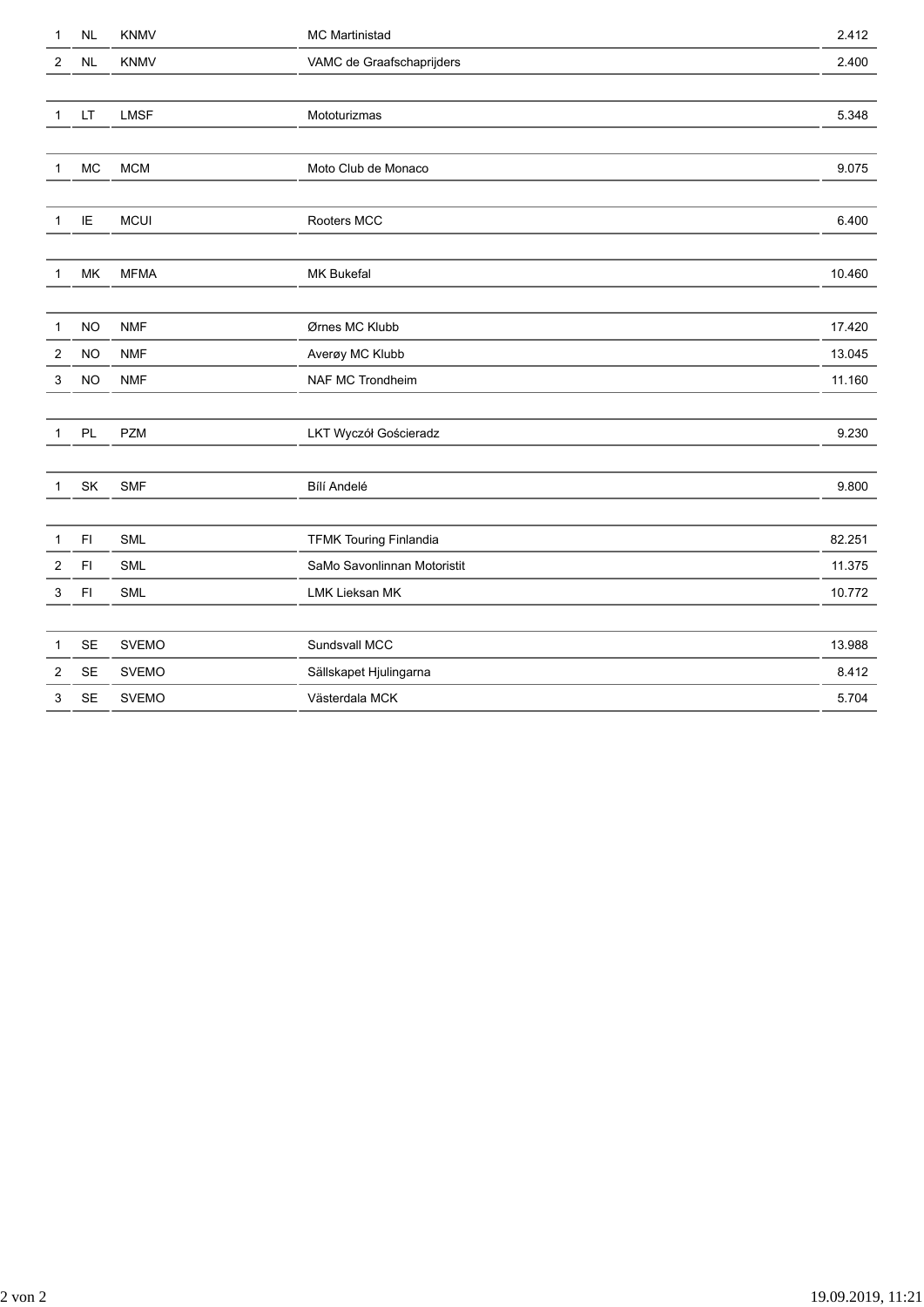



### FIM Rally: MERITUM FIM CHALLENGE

### **2019 Denmark Roskilde 2019-07-31 - 2019-08-02**

Awards the FMN or its approved delegated body represented by the greatest number of motorcycle riders and passengers who are holders of the FIM Meritum or FIM Co-Meritum Badge of Honour.

In case of a tie between the FMNs or its approved delegated body, the participation of non-motorcycle riders who are holders of the FIM Meritum award will be taken into consideration.

| <b>Position FMN</b> |              | <b>Name</b>                                     | <b>Nation</b> | <b>Meritums</b><br><b>Motorcycles Cars</b> | <b>Meritums</b> |
|---------------------|--------------|-------------------------------------------------|---------------|--------------------------------------------|-----------------|
| 1                   | <b>FMI</b>   | Federazione Motociclistica Italiana             | IT            | 75                                         | 26              |
| $\overline{2}$      | <b>SVEMO</b> | Svenska Motorcykel - och Snöskoterförbundet     | <b>SE</b>     | 57                                         | 19              |
| 3                   | <b>NMF</b>   | Norges Motorsportforbund                        | <b>NO</b>     | 49                                         | $\overline{2}$  |
| 4                   | <b>SML</b>   | Suomen Moottoriliitto ry                        | F1            | 36                                         | 8               |
| 5                   | ACU          | Auto-Cycle Union Ltd                            | GB            | 24                                         | 0               |
| 6                   | <b>DMSB</b>  | Deutscher Motor Sport Bund e. V.                | DE            | 20                                         | 3               |
| $\overline{7}$      | AMF          | Austrian Motorsport Federation                  | AT            | 15                                         | 3               |
| 8                   | <b>FMB</b>   | Fédération Motocycliste de Belgique             | BE            | 12                                         | 3               |
| 9                   | <b>ACCR</b>  | Autoklub of the Czech Republic                  | CZ            | 11                                         | 1               |
| 10                  | <b>KNMV</b>  | Koninklijke Nederlandse Motorrijders Vereniging | <b>NL</b>     | 10                                         | 2               |
| 11                  | <b>HMS</b>   | Hrvatski Motociklisticki Savez                  | <b>HR</b>     | 8                                          | 3               |
| 12                  | AMZS         | Avto-Moto Zveza Slovenije                       | SI            | $\overline{7}$                             | $\overline{2}$  |
| 13                  | <b>FMS</b>   | Fédération Motocycliste Suisse                  | CH            | $\overline{7}$                             | 2               |
| 14                  | <b>EMF</b>   | <b>Estonian Motorcycling Federation</b>         | <b>EE</b>     | $\overline{7}$                             | $\mathbf{1}$    |
| 15                  | <b>FFM</b>   | Fédération Française de Motocyclisme            | <b>FR</b>     | $\overline{7}$                             | 1               |
| 16                  | <b>SMF</b>   | Slovenska Motocyklova Federacia                 | SK            | 4                                          | 2               |
| 17                  | <b>MCUI</b>  | Motor Cycle Union of Ireland                    | IE            | 3                                          | 0               |
| 18                  | <b>RFME</b>  | Real FederaciÓn Motociclista Española           | ES            | 2                                          | $\mathbf{1}$    |
| 19                  | <b>MUL</b>   | Motor Union du Grand Duché de Luxembourg        | LU            | 1                                          | 1               |
| 20                  | <b>MCM</b>   | Moto Club de Monaco                             | <b>MC</b>     | $\mathbf{1}$                               | 0               |
| 21                  | <b>MFMA</b>  | Motorcycle Federation of Macedonia              | <b>MK</b>     | 1                                          | 0               |
| 22                  | <b>PZM</b>   | Polski Zwiazek Motorowy                         | PL            | 1                                          | 0               |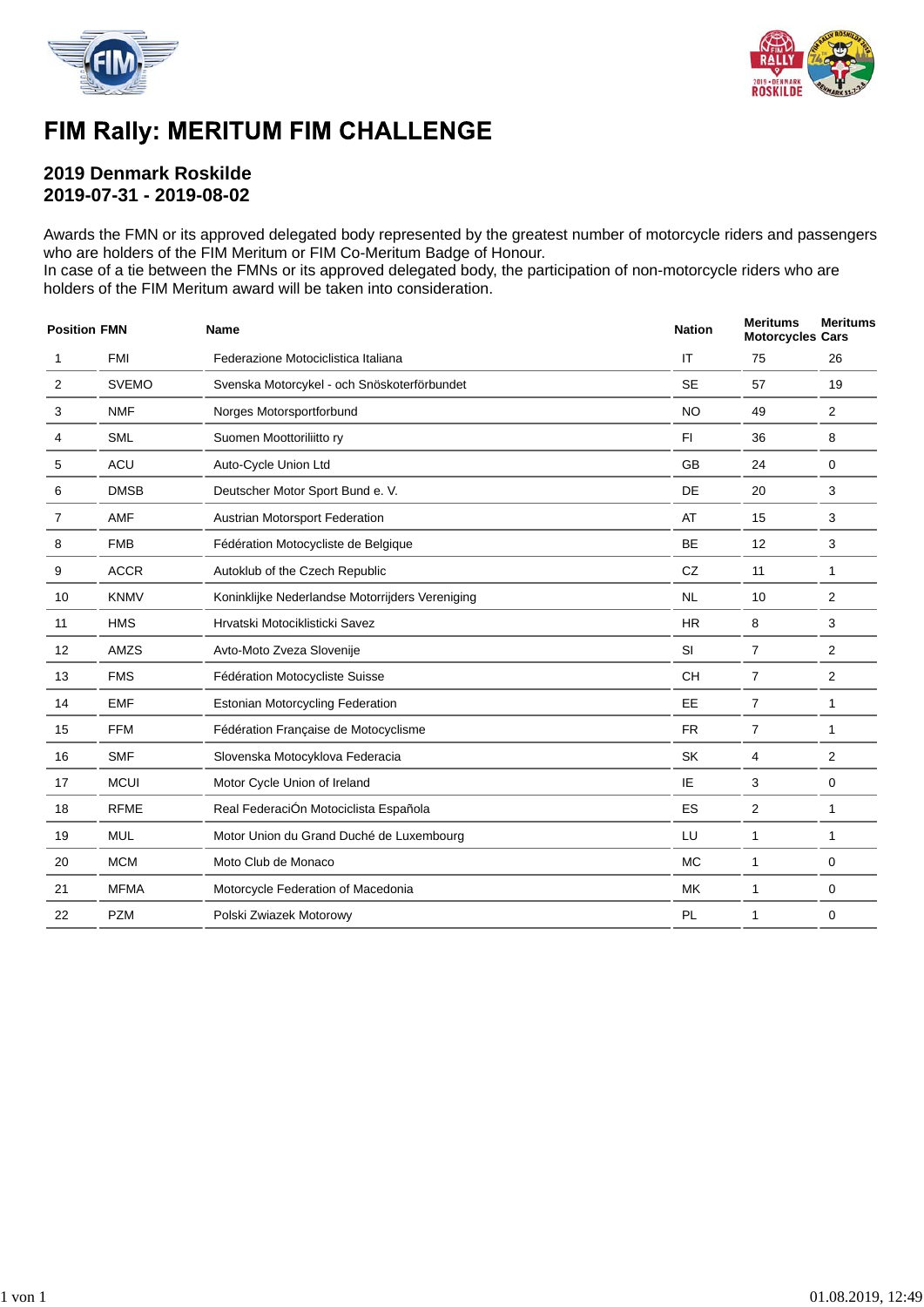



# FIM Rally: NEDERLAND CHALLENGE

### **2019 Denmark Roskilde 2019-07-31 - 2019-08-02**

Awards the FMN or its approved delegated body represented by the greatest number of riders driving motorcycles with sidecar / 3-wheeler.

| <b>Position FMN</b> |                                                             | <b>Name</b>                                     | <b>Nation</b>  | <b>3-Wheeler Points</b> |       |  |
|---------------------|-------------------------------------------------------------|-------------------------------------------------|----------------|-------------------------|-------|--|
|                     | <b>DMSB</b>                                                 | Deutscher Motor Sport Bund e. V.                | DE             | 4                       | 2.310 |  |
| 2                   | <b>FFM</b>                                                  | Fédération Française de Motocyclisme            | <b>FR</b>      | 2                       | 3.818 |  |
| 3                   | <b>ACU</b>                                                  | Auto-Cycle Union Ltd                            | GB             | 2                       | 2.634 |  |
|                     | <b>FMS</b>                                                  | Fédération Motocycliste Suisse                  | <b>CH</b>      | 2                       | 2.302 |  |
| 5                   | <b>FMB</b>                                                  | Fédération Motocycliste de Belgique             | BE             | 2                       | 1.620 |  |
| 6                   | <b>SVEMO</b><br>Svenska Motorcykel - och Snöskoterförbundet |                                                 | <b>SE</b>      | 2                       | 1.470 |  |
|                     | <b>SML</b>                                                  | Suomen Moottoriliitto ry                        | F <sub>1</sub> |                         | 2.223 |  |
| 8                   | <b>FMI</b>                                                  | Federazione Motociclistica Italiana             | IT             |                         | 1.857 |  |
| 9                   | <b>SMF</b>                                                  | Slovenska Motocyklova Federacia                 | <b>SK</b>      |                         | 1.400 |  |
| 10                  | AMF                                                         | Austrian Motorsport Federation                  | AT             |                         | 1.009 |  |
| 11                  | <b>MUL</b>                                                  | Motor Union du Grand Duché de Luxembourg        | LU             |                         | 950   |  |
| 12                  | <b>KNMV</b>                                                 | Koninklijke Nederlandse Motorrijders Vereniging | <b>NL</b>      |                         | 709   |  |
| 13                  | <b>NMF</b>                                                  | Norges Motorsportforbund                        | <b>NO</b>      |                         | 516   |  |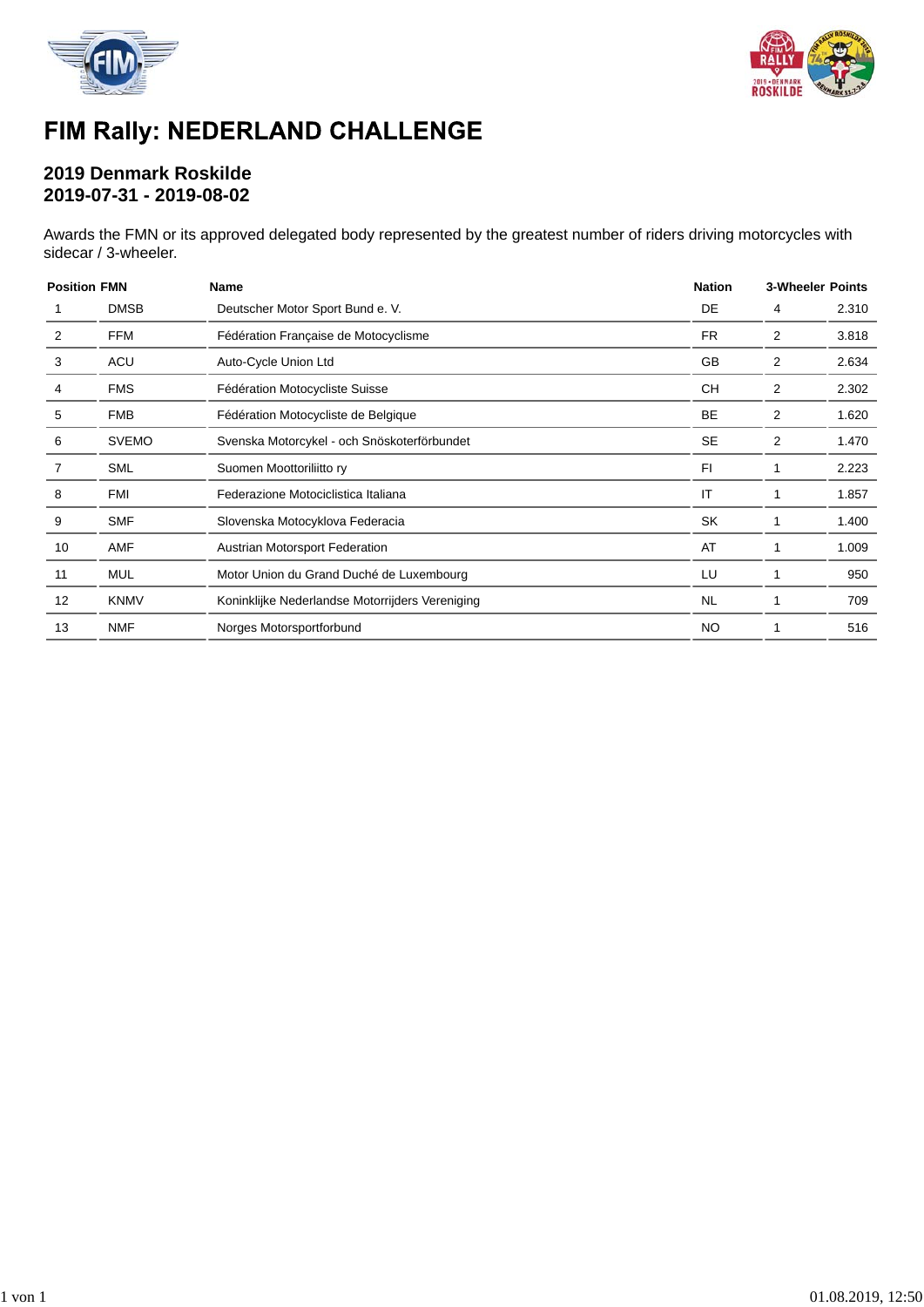



# FIM Rally: NORWAY CUP

### **2019 Denmark Roskilde 2019-07-31 - 2019-08-02**

Awards the club having covered the longest distance to arrive at the FIM Rally. (Individual clubs or inscriptions are not taken into consideration)

|        | <b>Position Club</b><br><b>Nation</b> |                        |       | <b>Distance Participants</b> |  |
|--------|---------------------------------------|------------------------|-------|------------------------------|--|
| 1      | Cosenza                               | IT                     | 2.904 | 1                            |  |
| 2      | Regolarità 70                         | $\mathsf{I}\mathsf{T}$ | 2.876 | $\mathbf{1}$                 |  |
| 3      | Ragusa Touring                        | $\mathsf{I}\mathsf{T}$ | 2.752 | 2                            |  |
| 4      | Ibleo                                 | $\mathsf{I}\mathsf{T}$ | 2.752 | $\mathbf{1}$                 |  |
| 5      | MC Andrea Testa                       | IT                     | 2.723 | 12                           |  |
| 6      | LMK Lieksan MK                        | $\mathsf{F}\mathsf{I}$ | 2.693 | 4                            |  |
| 7      | N.B. Racing Team                      | IT                     | 2.649 | $\overline{\mathbf{c}}$      |  |
| 8      | Peramos Motoclub                      | GR                     | 2.639 | $\mathbf{1}$                 |  |
| 9      | Paolo Rossi Cina                      | $\mathsf{I}\mathsf{T}$ | 2.505 | 2                            |  |
| 10     | Centauri del Tirreno                  | $\mathsf{I}\mathsf{T}$ | 2.454 | 8                            |  |
| 11     | Chirone                               | $\mathsf{I}\mathsf{T}$ | 2.365 | 9                            |  |
| 12     | MC Lanciasassi Narcao                 | IT                     | 2.355 | $\mathbf{1}$                 |  |
| 13     | Salandra                              | IT                     | 2.317 | 5                            |  |
| 14     | Pena Motorista Tamarite               | ES                     | 2.294 | $\mathbf{1}$                 |  |
| 15     | VaMP                                  | FI                     | 2.284 | $\overline{2}$               |  |
| 16     | SaMo Savonlinnan Motoristit           | F1                     | 2.275 | 5                            |  |
| 17     | Touring-MC Tromsø                     | <b>NO</b>              | 2.237 | 1                            |  |
| 18     | Basilicata2Ruote                      | IT                     | 2.229 | $\mathbf{1}$                 |  |
| 19     | Giacinto Cerviere                     | IT                     | 2.229 | $\mathbf{1}$                 |  |
| 20     | 598                                   | IT                     | 2.224 | 9                            |  |
| 21     | Delle Ceramiche                       | IT                     | 2.224 | $\overline{\mathbf{c}}$      |  |
| 22     | <b>TFMK Touring Finlandia</b>         | FI                     | 2.223 | 47                           |  |
| 23     | VRT Varkaus Racing Team               | FI                     | 2.223 | $\mathbf{1}$                 |  |
| 24     | Lucania Motorcycle                    | IT                     | 2.219 | $\mathbf{1}$                 |  |
| 25     | <b>MK Bukefal</b>                     | MK                     | 2.100 | 5                            |  |
| $26\,$ | NAF MC Harstad                        | <b>NO</b>              | 2.031 | 3                            |  |
| 27     | Storfjord motorsykkelklubb            | <b>NO</b>              | 2.017 | 7                            |  |
| 28     | Europa                                | IT                     | 2.014 | $\mathbf{1}$                 |  |
| 29     | Lupi Bianchi                          | $\sf IT$               | 2.003 | $\mathbf{1}$                 |  |
| $30\,$ | Carpi                                 | $\sf IT$               | 1.998 | $\mathbf{1}$                 |  |
| 31     | MC Bab Et Sud Landes                  | ${\sf FR}$             | 1.960 | $\boldsymbol{2}$             |  |
| 33     | <b>MBC Touring</b>                    | $\sf IT$               | 1.883 | $12\,$                       |  |
| 34     | <b>GUE</b>                            | $\sf IT$               | 1.881 | $\overline{2}$               |  |
| 35     | Torgiano T.Faina                      | $\sf IT$               | 1.876 | 6                            |  |
| 36     | Terre Moto Cantalice                  | $\sf IT$               | 1.875 | $\overline{c}$               |  |
| 37     | Scoordinati                           | $\sf IT$               | 1.864 | $\boldsymbol{2}$             |  |
|        |                                       |                        |       |                              |  |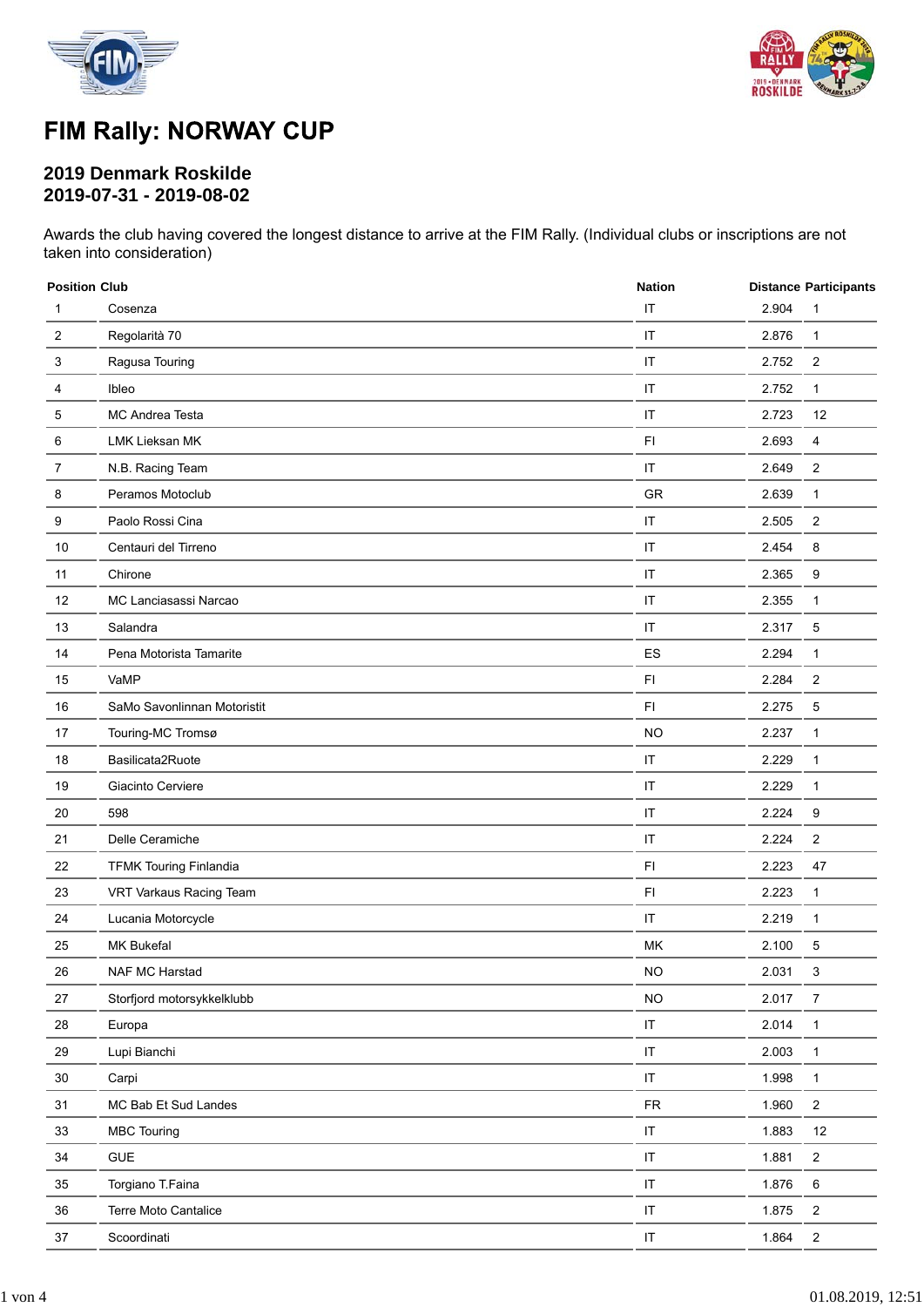| 38     | MC Toulonnais               | <b>FR</b>                                | 1.858 | $\overline{c}$            |
|--------|-----------------------------|------------------------------------------|-------|---------------------------|
| 39     | MC Mestre                   | IT                                       | 1.857 | 10                        |
| 40     | Città Di Assisi             | IT                                       | 1.850 | 5                         |
| 41     | Bodø MC Klubb               | <b>NO</b>                                | 1.849 | $\overline{4}$            |
| 42     | Moto Club de Monaco         | <b>MC</b>                                | 1.815 | 6                         |
| 43     | Trasimeno G. Capecchi       | IT                                       | 1.813 | $\mathbf{1}$              |
| 44     | La Balzana Citta' del Palio | $\sf IT$                                 | 1.782 | 5                         |
| 45     | MC Dragone                  | IT                                       | 1.770 | $\mathbf{1}$              |
| 46     | Perugia Marco Papa          | IT                                       | 1.761 | $\overline{c}$            |
| 47     | Ørnes MC Klubb              | <b>NO</b>                                | 1.742 | 11                        |
| 48     | MC Sommièrois               | <b>FR</b>                                | 1.725 | 6                         |
| 49     | MC Avignon et Vaucluse      | <b>FR</b>                                | 1.708 | $\overline{c}$            |
| 50     | Livornese                   | IT                                       | 1.686 | $\mathbf{1}$              |
| 51     | A.M. Aretina                | IT                                       | 1.684 | $\overline{c}$            |
| 52     | Marzeno                     | $\mathsf{I}\mathsf{T}$                   | 1.670 | $\mathbf{1}$              |
| 53     | Ramzalt MC Helgeland        | <b>NO</b>                                | 1.658 | $\overline{c}$            |
| 54     | <b>MC Rochelais</b>         | <b>FR</b>                                | 1.640 | $\mathbf{1}$              |
| 55     | MC Luconnais                | <b>FR</b>                                | 1.637 | 9                         |
| 56     | Rooters MCC                 | IE                                       | 1.600 | 4                         |
| 57     | Vecchio Piemonte            | IT                                       | 1.559 | 14                        |
| 58     | Sebino                      | IT                                       | 1.559 | 4                         |
| 59     | Estonian Touring MC         | EE                                       | 1.550 | 13                        |
| 60     | AMD Tržič                   | SI                                       | 1.530 | 16                        |
| 61     | Estense                     | IT                                       | 1.500 | $\overline{c}$            |
| 62     | MC Crema                    | IT                                       | 1.482 | $\overline{2}$            |
| 63     | Bassa Bergamasca            | IT                                       | 1.468 | $\overline{c}$            |
| 64     | MC Perazzone Cavallini      | IT                                       | 1.465 | $\mathbf{1}$              |
| 65     | P.Perazzone                 | $\sf IT$                                 | 1.465 | $\mathbf{1}$              |
| 66     | MC Magenta                  | $\sf IT$                                 | 1.462 | $10$                      |
| 67     | MC Pino Medeot              | $\sf IT$                                 | 1.447 | 5                         |
| 68     | Motobar                     | $\sf IT$                                 | 1.446 | $\mathbf{1}$              |
| 69     | <b>ASM Bugey</b>            | ${\sf FR}$                               | 1.443 | $\mathbf{1}$              |
| 70     | Motodipendenti Serravalle   | $\sf IT$                                 | 1.442 | $\mathbf{1}$              |
| 71     | BMW moto klub Zagreb        | $\sf HR$                                 | 1.422 | 16                        |
| 72     | 1. HMK Zagreb               | ${\sf HR}$                               | 1.422 | $\mathbf{1}$              |
| $73\,$ | Citta di Cinisello          | $\sf IT$                                 | 1.411 | $\mathbf{1}$              |
| 74     | Arditi del Piave            | $\sf IT$                                 | 1.403 | 4                         |
| 75     | Bílí Andelé                 | SK                                       | 1.400 | 10                        |
| 76     | Igna Novoledo               | $\sf IT$                                 | 1.393 | $\mathsf 3$               |
| 77     | Seveso                      | $\sf IT$                                 | 1.392 | $\overline{2}$            |
| 78     | Galliano                    | $\sf IT$                                 | 1.383 | $\boldsymbol{2}$          |
| 79     | MC St Aubinois              | <b>FR</b>                                | 1.371 | 4                         |
| 80     | Mototurizmas                | LT                                       | 1.356 | 5                         |
| 81     | Vigili del Fuoco Italia     | $\sf IT$                                 | 1.346 | 5                         |
| 82     | <b>MC Rolling Bikers</b>    | $\mathsf{CH}% \left( \mathcal{M}\right)$ | 1.344 | $\overline{2}$            |
| 83     | Vincent HRD OC              | $\mathsf{GB}$                            | 1.341 | $\ensuremath{\mathsf{3}}$ |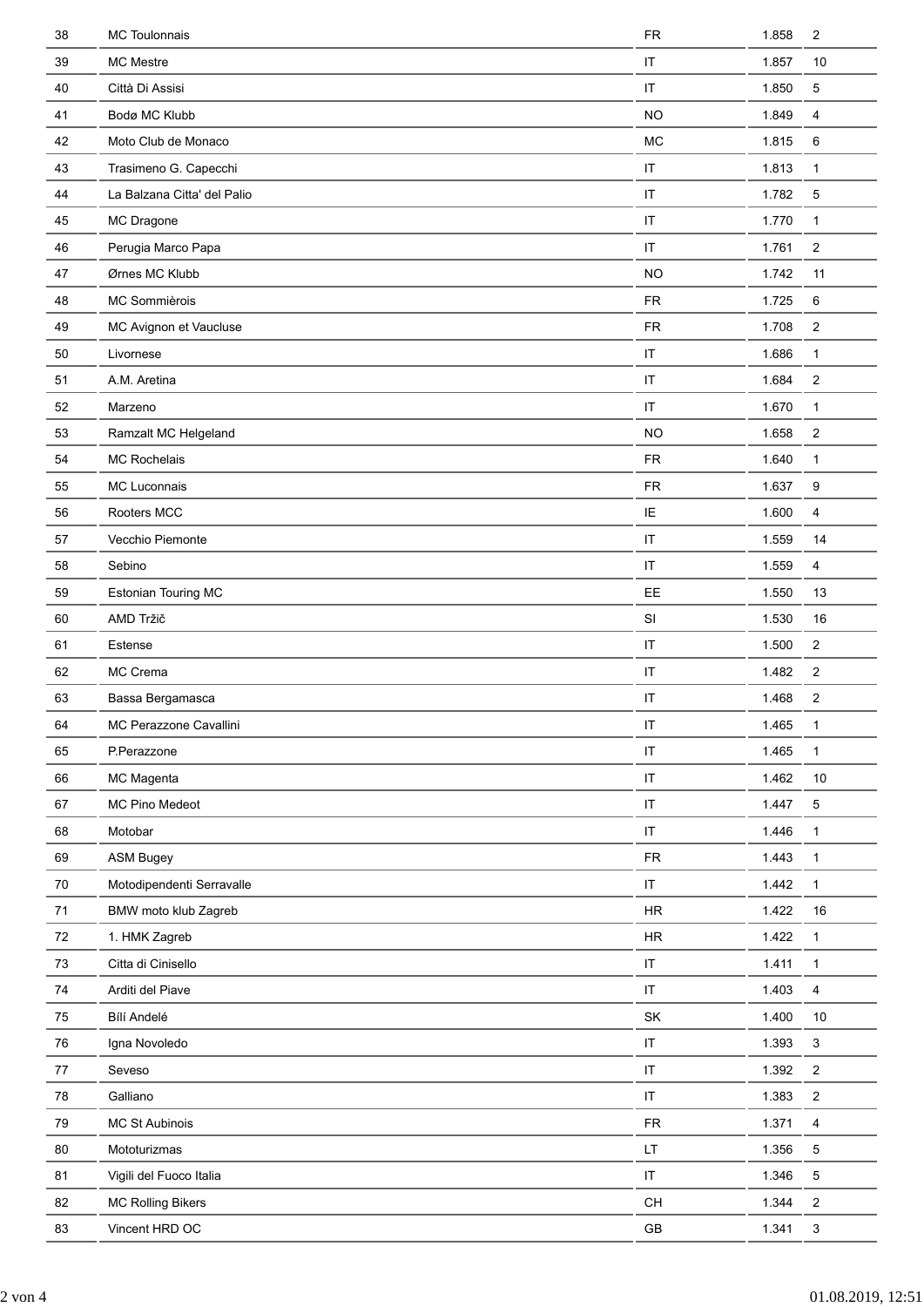| 84  | Fédération Motorisée Valaisanne | CH         | 1.332 | $\mathbf{1}$     |
|-----|---------------------------------|------------|-------|------------------|
| 85  | Mayflower MCC                   | <b>GB</b>  | 1.317 | 28               |
| 86  | AM Valdoisienne                 | <b>FR</b>  | 1.292 | $\overline{2}$   |
| 87  | <b>TeMK Tervakosken MK</b>      | F1         | 1.280 | 6                |
| 88  | Fosse Riders MCA                | GB         | 1.259 | $\overline{7}$   |
| 89  | <b>BMF</b>                      | GB         | 1.259 | $\overline{2}$   |
| 90  | MC Les Bayards                  | <b>CH</b>  | 1.240 | $\overline{2}$   |
| 91  | <b>IMTC</b>                     | GB         | 1.231 | 3                |
| 92  | MC Linas Montlhéry              | <b>FR</b>  | 1.222 | $\mathbf{1}$     |
| 93  | Kristiansund MC Klubb           | <b>NO</b>  | 1.211 | $\overline{c}$   |
| 94  | Örnsköldsviks MCC               | SE         | 1.206 | $\overline{c}$   |
| 95  | <b>MCTSP</b>                    | <b>FR</b>  | 1.200 | $\overline{c}$   |
| 96  | Averøy MC Klubb                 | <b>NO</b>  | 1.186 | 14               |
| 97  | HyMK Hyvinkään MK               | F1         | 1.171 | 9                |
| 98  | <b>MSC Sihltal-Adliswil</b>     | CH         | 1.164 | 2                |
| 99  | MSC Züri/Zürich                 | CH         | 1.151 | 3                |
| 100 | MC Eu Mers Le Tréport           | <b>FR</b>  | 1.147 | $\overline{7}$   |
| 101 | Motoklub Liptov                 | SK         | 1.142 | $\overline{2}$   |
| 102 | BMW Freunde NÖ                  | AT         | 1.130 | $\overline{2}$   |
| 103 | Graatass MC Klubb Molde         | <b>NO</b>  | 1.129 | $\mathbf{1}$     |
| 104 | Nidaros MC Klubb                | <b>NO</b>  | 1.124 | $\mathbf{1}$     |
| 105 | HOG Chapter 5                   | <b>NO</b>  | 1.123 | $\mathbf{1}$     |
| 106 | NAF MC Trondheim                | <b>NO</b>  | 1.116 | 12               |
| 107 | Sunndal MC Klubb                | <b>NO</b>  | 1.100 | $\overline{c}$   |
| 108 | ÖAMTC ZV MSC Enzian             | AT         | 1.100 | $\mathbf{1}$     |
| 109 | Grim Monkeys MC Norway          | <b>NO</b>  | 1.085 | 3                |
| 110 | Sundsvall MCC                   | SE         | 1.076 | 14               |
| 111 | <b>BMW MC Freiburg</b>          | DE         | 1.060 | $\boldsymbol{9}$ |
| 112 | Haugesund MC                    | <b>NO</b>  | 1.050 | $\mathbf{1}$     |
| 113 | MC Weilheim e.V.                | DE         | 1.020 | 5                |
| 114 | <b>KVAMC Gijverinkhove</b>      | BE         | 1.010 | $5\phantom{.0}$  |
| 115 | ÖAMTC ZV KREMS                  | AT         | 1.009 | 20               |
| 116 | Hudiksvalls MCK                 | SE         | 978   | $\mathbf{1}$     |
| 117 | <b>KMAC Menen</b>               | <b>BE</b>  | 972   | $\overline{c}$   |
| 118 | MUL individuelle                | LU         | 950   | $\overline{2}$   |
| 119 | Bollnäs MCK                     | SE         | 947   | $\mathsf 3$      |
| 120 | MC Butz Bikers 95               | BE         | 945   | $\boldsymbol{2}$ |
| 121 | Motoklub Bohemia Týnec          | ${\tt CZ}$ | 920   | 13               |
| 122 | MC L'Equipe                     | BE         | 901   | $\overline{2}$   |
| 123 | CMA individuel members          | CA         | 880   | $\overline{2}$   |
| 124 | Arendal Touring klubb           | <b>NO</b>  | 864   | $\mathfrak{S}$   |
| 125 | AMK Načeradec                   | ${\tt CZ}$ | 840   | $\overline{7}$   |
| 126 | AMC St. Vith                    | BE         | 839   | $\mathsf 3$      |
| 127 |                                 |            |       |                  |
|     | <b>KAMC Herentals</b>           | BE         | 835   | 9                |
| 128 | <b>KAMC Koersel</b>             | BE         | 810   | 6                |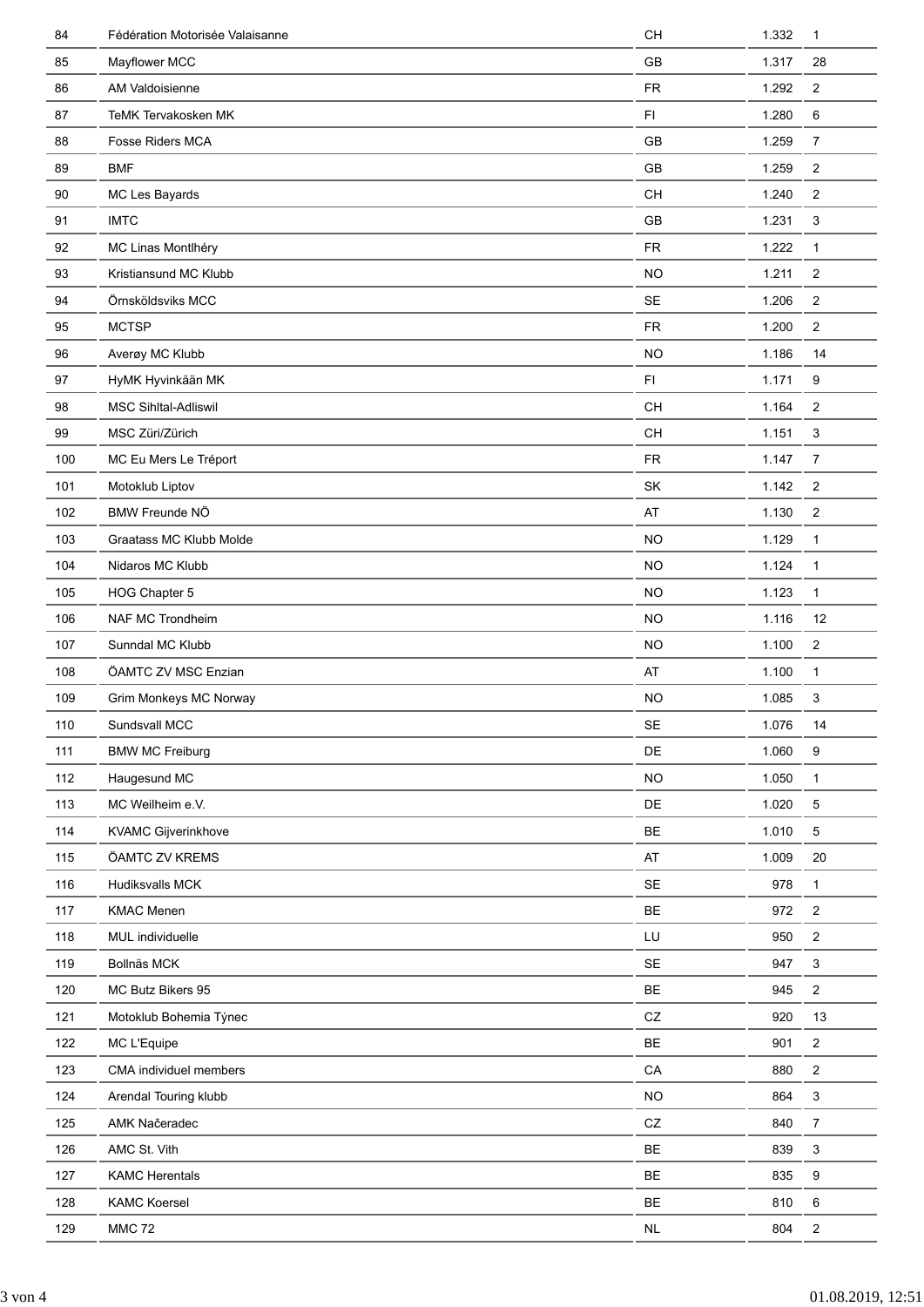| 130 | Skäftberg Rangers MCK      | <b>SE</b>            | 802          | $\overline{2}$            |
|-----|----------------------------|----------------------|--------------|---------------------------|
| 131 | VAMC de Graafschaprijders  | <b>NL</b>            | 800          | 3                         |
| 132 | SMC Borlänge Sweden        | <b>SE</b>            | 735          | 61                        |
| 133 | MCK Touring Borlänge       | <b>SE</b>            | 735          | 3                         |
| 134 | MC Rijnrijders             | NL                   | 723          | $\mathbf{1}$              |
| 135 | Opladener MC               | DE                   | 720          | $\overline{7}$            |
| 136 | MC Asom                    | <b>NL</b>            | 716          | $\overline{c}$            |
| 137 | Västerdala MCK             | <b>SE</b>            | 713          | 8                         |
| 138 | LKT Wyczół Gościeradz      | PL                   | 710          | 15                        |
| 139 | Sällskapet Hjulingarna     | <b>SE</b>            | 701          | 15                        |
| 140 | Goldwing Klubb Norway      | <b>NO</b>            | 690          | $\mathsf 3$               |
| 141 | Teritten MC Klubb          | <b>NO</b>            | 682          | $\mathbf 5$               |
| 142 | Welch Coast MCC Norway     | <b>NO</b>            | 664          | $\overline{2}$            |
| 143 | <b>Brevik MC Klubb</b>     | <b>NO</b>            | 659          | $\overline{2}$            |
| 144 | Hallsta MCT                | <b>SE</b>            | 652          | 4                         |
| 145 | NMF Touring Klubb          | <b>NO</b>            | 648          | $\overline{c}$            |
| 146 | Asker MC-Club              | <b>NO</b>            | 645          | $\overline{7}$            |
| 147 | MC-Budeiene                | <b>NO</b>            | 645          | $\mathbf{1}$              |
| 148 | <b>MC Venner</b>           | <b>NO</b>            | 620          | $\mathbf 5$               |
| 149 | <b>MC Martinistad</b>      | NL                   | 603          | 6                         |
| 150 | MC-TC Drammen              | <b>NO</b>            | 600          | $\overline{2}$            |
| 151 | Tors MC                    | <b>SE</b>            | 591          | 1                         |
| 152 | <b>MTC Holland</b>         | $\sf NL$             | 555          | $\mathbf{1}$              |
| 153 | Road Runners MC            | <b>NO</b>            | 540          | $\mathbf{1}$              |
| 154 | Silverfox MC Club          | <b>NO</b>            | 516          | 14                        |
| 155 | Sunrise Riders             | <b>NO</b>            | 481          | $\mathbf{1}$              |
| 156 | Skaraborgs MCTC            | SE                   | 452          | 6                         |
| 157 | Törnros MC Västervik       | <b>SE</b>            | 451          | $\mathbf{1}$              |
| 158 | MSC Victoria Lichterfelde  | DE                   | 430          | 17                        |
| 159 | Boxvik Bikers Touring Club | $\mathsf{SE}\xspace$ | 407          | 4                         |
| 160 | Nässjö MCC                 | $\mathsf{SE}\xspace$ | 384          | $\boldsymbol{2}$          |
| 161 | Vetlanda MCK               | $\mathsf{SE}\xspace$ | 370          | $\ensuremath{\mathsf{3}}$ |
| 162 | Vätterbygdens MCK          | $\mathsf{SE}\xspace$ | 365          | $\mathsf 3$               |
| 163 | MC Heidefüchse             | DE                   | 360          | 4                         |
| 164 | Åseda MCK                  | <b>SE</b>            | 320          | $\mathbf{1}$              |
| 165 | Lanna Lie MC               | $\mathsf{SE}\xspace$ | 316          | $\mathsf 3$               |
| 166 | <b>Tullgarns MCC</b>       | SE                   | 300          | $\mathbf{1}$              |
| 167 | <b>FMCK Varberg</b>        | $\mathsf{SE}\xspace$ | 278          | 11                        |
| 168 | MCK Vikingarna Växjö       | $\mathsf{SE}\xspace$ | 275          | $\mathbf{1}$              |
| 169 | Hermans Hedningar LMCK     | $\mathsf{SE}\xspace$ | 202          | $\mathbf{1}$              |
| 170 | Floalts MC                 | $\mathsf{SE}\xspace$ | 190          | $\boldsymbol{2}$          |
| 171 | MCK Snapphanen             | <b>SE</b>            | 186          | $\boldsymbol{2}$          |
| 172 | Lunds Touring Team         | $\mathsf{SE}\xspace$ | 93           | $\mathbf{1}$              |
| 173 | Skånes MC                  | SE                   | $70\,$       | 3                         |
| 174 | MX Vaalle Jato             | $\sf IT$             | $\mathbf{1}$ | $\sqrt{2}$                |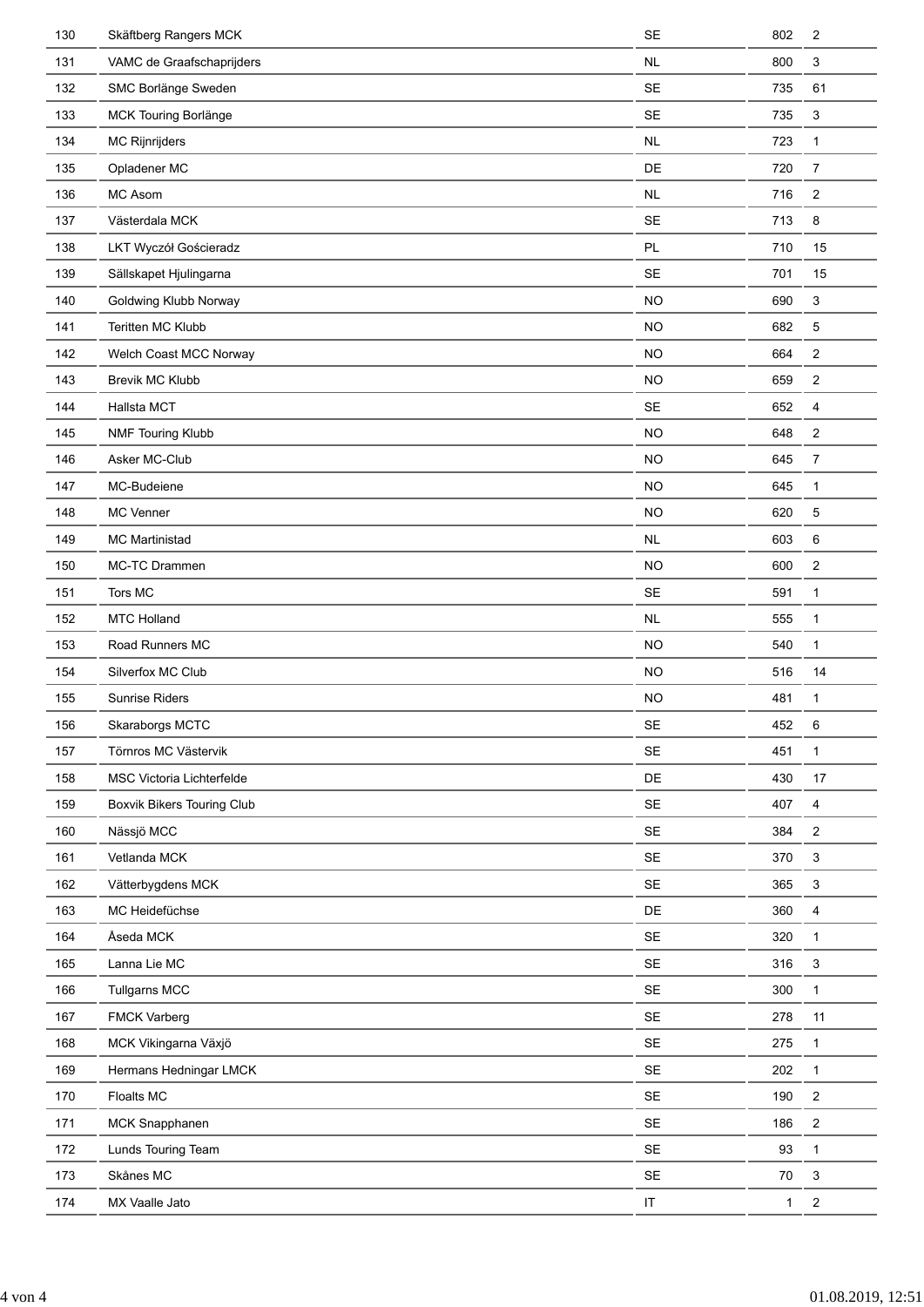



# FIM Rally: ROMANIA CHALLENGE

### **2019 Denmark Roskilde 2019-07-31 - 2019-08-02**

Awards the FMN or its approved delegated body represented by the greatest number of riders driving motorcycles of more than 500 cc. other than scooters and 3-Wheeler.

| <b>Position FMN</b> |               | <b>Name</b>                                     |           |     | <b>Nation Riders Points</b> |
|---------------------|---------------|-------------------------------------------------|-----------|-----|-----------------------------|
| 1                   | <b>SVEMO</b>  | Svenska Motorcykel - och Snöskoterförbundet     | <b>SE</b> | 120 | 80.085                      |
| $\overline{2}$      | <b>FMI</b>    | Federazione Motociclistica Italiana             | IT        | 118 | 222.671                     |
| 3                   | <b>NMF</b>    | Norges Motorsportforbund                        | <b>NO</b> | 89  | 96.689                      |
| 4                   | <b>SML</b>    | Suomen Moottoriliitto ry                        | F1        | 56  | 114.031                     |
| 5                   | <b>ACU</b>    | Auto-Cycle Union Ltd                            | <b>GB</b> | 35  | 45.421                      |
| 6                   | <b>DMSB</b>   | Deutscher Motor Sport Bund e. V.                | DE        | 29  | 20.180                      |
| 7                   | <b>FFM</b>    | Fédération Française de Motocyclisme            | <b>FR</b> | 25  | 36.524                      |
| 8                   | <b>FMB</b>    | Fédération Motocycliste de Belgique             | <b>BE</b> | 20  | 17.699                      |
| 9                   | <b>KNMV</b>   | Koninklijke Nederlandse Motorrijders Vereniging | <b>NL</b> | 17  | 11.945                      |
| 10                  | AMF           | Austrian Motorsport Federation                  | AT        | 15  | 15.256                      |
| 11                  | AMZS          | Avto-Moto Zveza Slovenije                       | <b>SI</b> | 14  | 21.420                      |
| 12                  | <b>ACCR</b>   | Autoklub of the Czech Republic                  | <b>CZ</b> | 14  | 12.480                      |
| 13                  | <b>PZM</b>    | Polski Zwiazek Motorowy                         | <b>PL</b> | 12  | 8.520                       |
| 14                  | <b>HMS</b>    | Hrvatski Motociklisticki Savez                  | <b>HR</b> | 11  | 15.642                      |
| 15                  | <b>EMF</b>    | <b>Estonian Motorcycling Federation</b>         | EE        | 10  | 15.500                      |
| 16                  | <b>SMF</b>    | Slovenska Motocyklova Federacia                 | <b>SK</b> | 7   | 9.542                       |
| 17                  | <b>FMS</b>    | Fédération Motocycliste Suisse                  | <b>CH</b> | 6   | 7.575                       |
| 18                  | <b>MFMA</b>   | Motorcycle Federation of Macedonia              | MK        | 5   | 10.460                      |
| 19                  | <b>MCM</b>    | Moto Club de Monaco                             | <b>MC</b> | 5   | 9.075                       |
| 20                  | <b>MCUI</b>   | Motor Cycle Union of Ireland                    | IE        | 4   | 6.400                       |
| 21                  | <b>RFME</b>   | Real FederaciÓn Motociclista Española           | <b>ES</b> | 3   | 7.226                       |
| 22                  | <b>LMSF</b>   | Lithuanian Motorcycle Sport Federation          | LT        | 3   | 3.992                       |
| 23                  | <b>AMOTOE</b> | Hellenic Sporting Motorcyclists Association     | <b>GR</b> | 1   | 2.639                       |
|                     |               |                                                 |           |     |                             |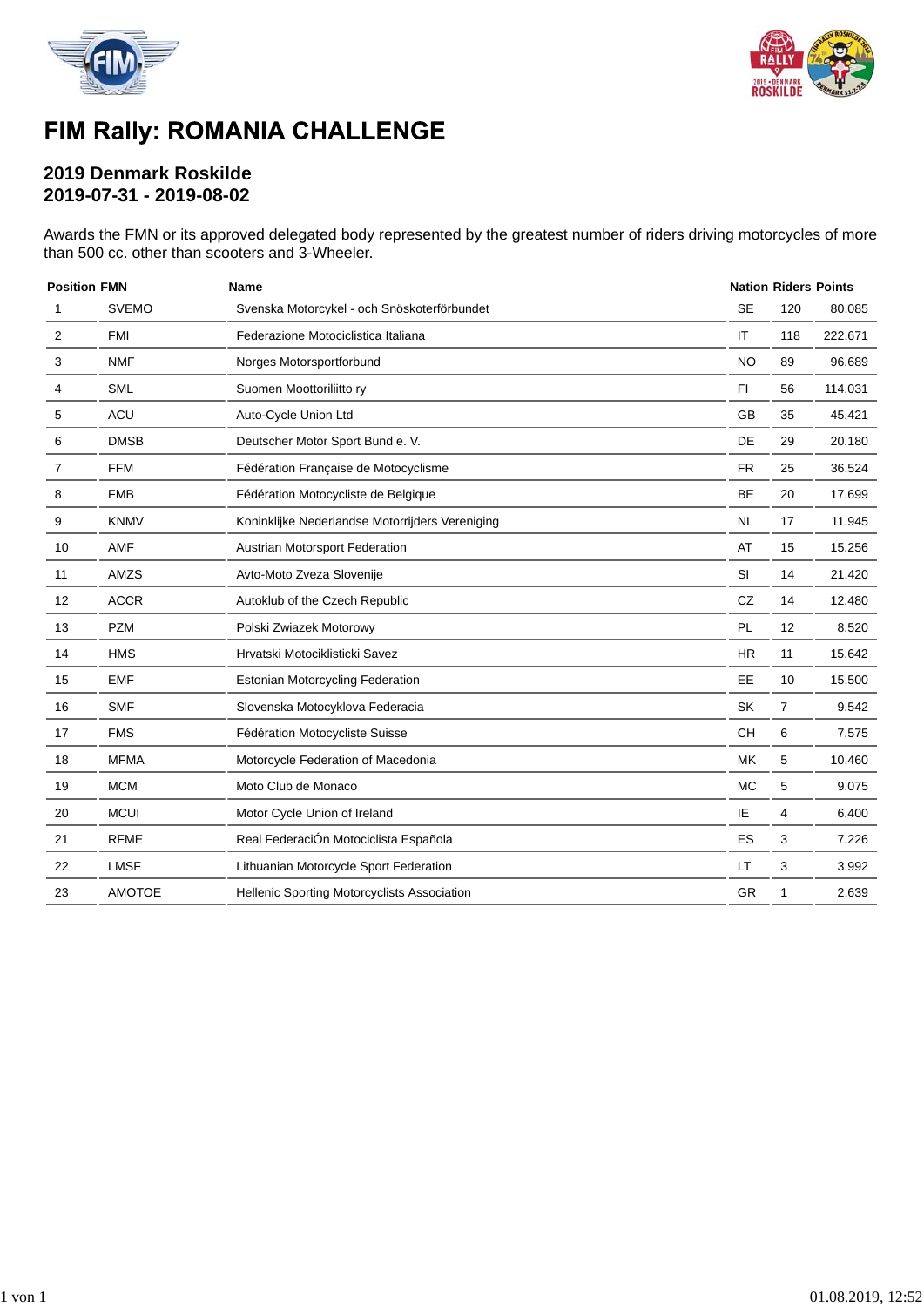



# FIM Rally: SAN MARINO FOEMINA CHALLENGE

### **2019 Denmark Roskilde 2019-07-31 - 2019-08-02**

Awards the club which enters the greatest number of female motorcycle riders and passengers of all categories, groups and classes.

| <b>Position Club</b> |                               | <b>FMN</b>   | <b>Nation</b>        |                | <b>Females Points</b> |  |  |  |  |
|----------------------|-------------------------------|--------------|----------------------|----------------|-----------------------|--|--|--|--|
| 1                    | SMC Borlänge Sweden           | <b>SVEMO</b> | <b>SE</b>            | 21             | 15.435                |  |  |  |  |
| $\overline{c}$       | <b>TFMK Touring Finlandia</b> | <b>SML</b>   | F1                   | 13             | 28.899                |  |  |  |  |
| 3                    | Mayflower MCC                 | ACU          | GB                   | 10             | 13.170                |  |  |  |  |
| 4                    | Sällskapet Hjulingarna        | <b>SVEMO</b> | SE                   | 8              | 5.608                 |  |  |  |  |
| 5                    | BMW moto klub Zagreb          | <b>HMS</b>   | <b>HR</b>            | 6              | 8.532                 |  |  |  |  |
| 6                    | Silverfox MC Club             | <b>NMF</b>   | <b>NO</b>            | 6              | 3.096                 |  |  |  |  |
| 7                    | Bílí Andelé                   | <b>SMF</b>   | SK                   | 5              | 7.000                 |  |  |  |  |
| 8                    | Averøy MC Klubb               | <b>NMF</b>   | <b>NO</b>            | 5              | 5.930                 |  |  |  |  |
| 9                    | NAF MC Trondheim              | <b>NMF</b>   | <b>NO</b>            | 5              | 5.580                 |  |  |  |  |
| 10                   | Sundsvall MCC                 | <b>SVEMO</b> | <b>SE</b>            | 5              | 5.380                 |  |  |  |  |
| 11                   | MC Andrea Testa               | <b>FMI</b>   | IT                   | 4              | 10.892                |  |  |  |  |
| 12                   | Chirone                       | <b>FMI</b>   | $\sf IT$             | 4              | 9.460                 |  |  |  |  |
| 13                   | AMD Tržič                     | AMZS         | SI                   | 4              | 6.120                 |  |  |  |  |
| 14                   | ÖAMTC ZV KREMS                | <b>AMF</b>   | AT                   | 4              | 4.036                 |  |  |  |  |
| 15                   | 598                           | <b>FMI</b>   | IT                   | 3              | 6.672                 |  |  |  |  |
| $16\,$               | Storfjord motorsykkelklubb    | <b>NMF</b>   | <b>NO</b>            | 3              | 6.051                 |  |  |  |  |
| 17                   | <b>MBC Touring</b>            | <b>FMI</b>   | IT                   | 3              | 5.649                 |  |  |  |  |
| 18                   | <b>MC Mestre</b>              | <b>FMI</b>   | $\sf IT$             | 3              | 5.571                 |  |  |  |  |
| 19                   | Bodø MC Klubb                 | <b>NMF</b>   | <b>NO</b>            | 3              | 5.547                 |  |  |  |  |
| 20                   | Ørnes MC Klubb                | <b>NMF</b>   | <b>NO</b>            | 3              | 5.226                 |  |  |  |  |
| 21                   | MC Sommièrois                 | <b>FFM</b>   | <b>FR</b>            | 3              | 5.175                 |  |  |  |  |
| 22                   | MC Luconnais                  | <b>FFM</b>   | ${\sf FR}$           | 3              | 4.911                 |  |  |  |  |
| 23                   | MC Magenta                    | <b>FMI</b>   | IT                   | 3              | 4.386                 |  |  |  |  |
| 24                   | MC Eu Mers Le Tréport         | <b>FFM</b>   | <b>FR</b>            | 3              | 3.441                 |  |  |  |  |
| 25                   | Motoklub Bohemia Týnec        | <b>ACCR</b>  | ${\sf CZ}$           | 3              | 2.760                 |  |  |  |  |
| 26                   | Teritten MC Klubb             | <b>NMF</b>   | <b>NO</b>            | 3              | 2.046                 |  |  |  |  |
| 27                   | MC Venner                     | <b>NMF</b>   | <b>NO</b>            | 3              | 1.860                 |  |  |  |  |
| 28                   | MSC Victoria Lichterfelde     | <b>DMSB</b>  | DE                   | 3              | 1.290                 |  |  |  |  |
| 29                   | <b>FMCK Varberg</b>           | <b>SVEMO</b> | $\mathsf{SE}\xspace$ | $\mathbf{3}$   | 834                   |  |  |  |  |
| $30\,$               | Salandra                      | <b>FMI</b>   | IT                   | $\overline{a}$ | 4.634                 |  |  |  |  |
| 31                   | Torgiano T.Faina              | <b>FMI</b>   | $\sf IT$             | $\overline{a}$ | 3.752                 |  |  |  |  |
| 32                   | La Balzana Citta' del Palio   | <b>FMI</b>   | $\sf IT$             | $\overline{a}$ | 3.564                 |  |  |  |  |
| 33                   | Sebino                        | <b>FMI</b>   | IT                   | $\overline{2}$ | 3.118                 |  |  |  |  |
| 34                   | Estonian Touring MC           | <b>EMF</b>   | EE                   | $\overline{2}$ | 3.100                 |  |  |  |  |
| 35                   | MC Pino Medeot                | <b>FMI</b>   | $\sf IT$             | $\overline{a}$ | 2.894                 |  |  |  |  |
| 36                   | MC St Aubinois                | <b>FFM</b>   | FR                   | $\overline{2}$ | 2.742                 |  |  |  |  |
|                      |                               |              |                      |                |                       |  |  |  |  |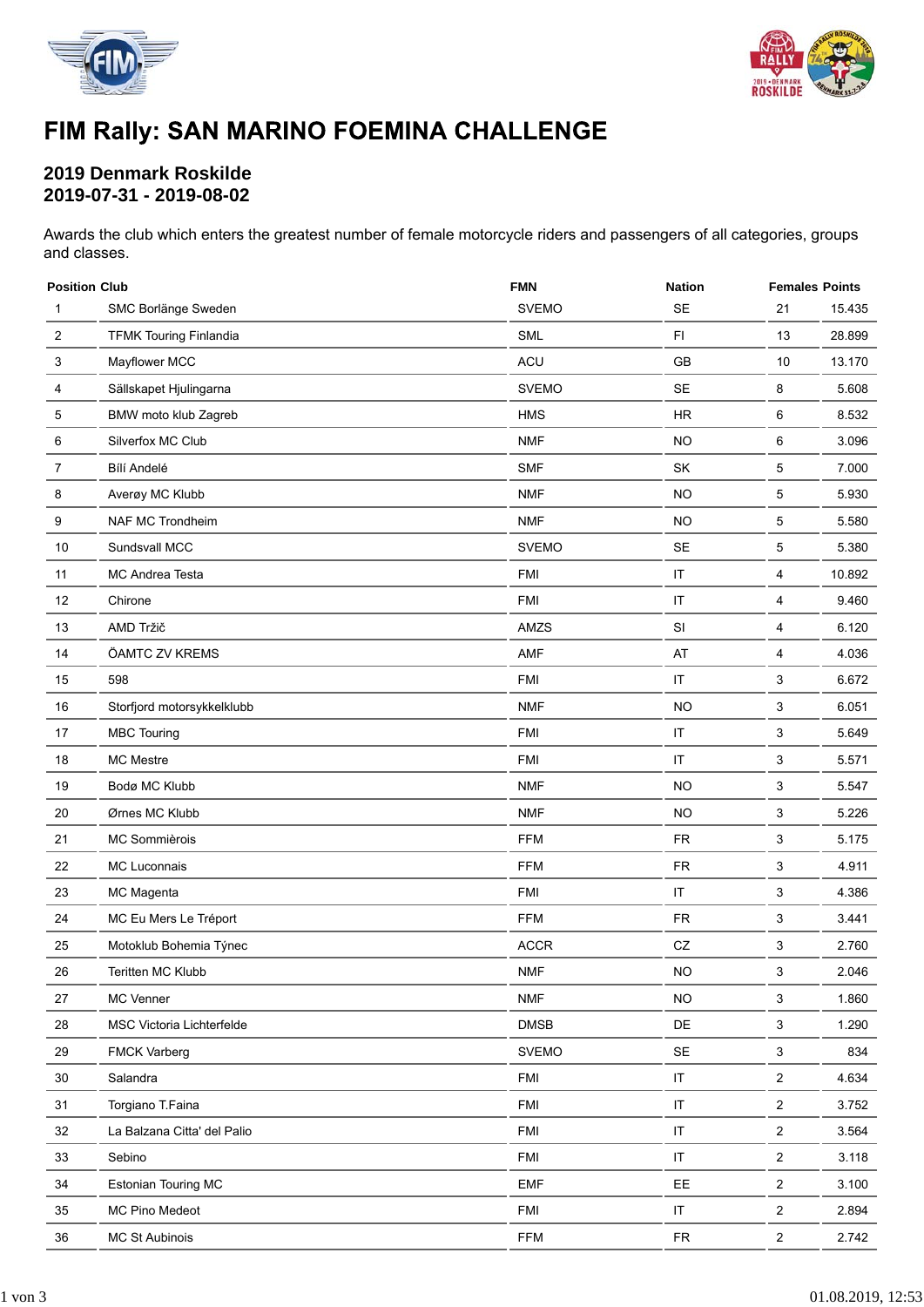| 37         | Mototurizmas           | <b>LMSF</b>  | LT                                                                                      | $\overline{2}$          | 2.636 |
|------------|------------------------|--------------|-----------------------------------------------------------------------------------------|-------------------------|-------|
| 38         | <b>BMW MC Freiburg</b> | <b>DMSB</b>  | DE                                                                                      | $\overline{2}$          | 2.120 |
| 39         | KVAMC Gijverinkhove    | <b>FMB</b>   | <b>BE</b>                                                                               | $\overline{\mathbf{c}}$ | 2.020 |
| 40         | CMA individuel members | <b>CMA</b>   | CA                                                                                      | $\overline{2}$          | 1.760 |
| 41         | <b>KAMC Herentals</b>  | <b>FMB</b>   | BE                                                                                      | $\overline{2}$          | 1.670 |
| 42         | <b>KAMC Koersel</b>    | <b>FMB</b>   | BE                                                                                      | $\overline{2}$          | 1.620 |
| 43         | Opladener MC           | <b>DMSB</b>  | DE                                                                                      | $\overline{2}$          | 1.440 |
| 44         | Västerdala MCK         | <b>SVEMO</b> | <b>SE</b>                                                                               | $\boldsymbol{2}$        | 1.426 |
| 45         | LKT Wyczół Gościeradz  | <b>PZM</b>   | PL                                                                                      | $\overline{2}$          | 1.420 |
| 46         | Hallsta MCT            | <b>SVEMO</b> | SE                                                                                      | $\boldsymbol{2}$        | 1.304 |
| 47         | Asker MC-Club          | <b>NMF</b>   | <b>NO</b>                                                                               | $\boldsymbol{2}$        | 1.290 |
| 48         | <b>MC Martinistad</b>  | <b>KNMV</b>  | $\sf NL$                                                                                | $\overline{2}$          | 1.206 |
| 49         | Skaraborgs MCTC        | <b>SVEMO</b> | SE                                                                                      | $\overline{2}$          | 904   |
| 50         | MC Heidefüchse         | <b>DMSB</b>  | DE                                                                                      | $\overline{2}$          | 720   |
| 51         | Lanna Lie MC           | <b>SVEMO</b> | <b>SE</b>                                                                               | $\boldsymbol{2}$        | 632   |
| 52         | Ragusa Touring         | <b>FMI</b>   | $\sf IT$                                                                                | $\mathbf{1}$            | 2.752 |
| 53         | N.B. Racing Team       | <b>FMI</b>   | $\sf IT$                                                                                | 1                       | 2.649 |
| 54         | Paolo Rossi Cina       | <b>FMI</b>   | $\sf IT$                                                                                | 1                       | 2.505 |
| 55         | VaMP                   | <b>SML</b>   | F <sub>1</sub>                                                                          | 1                       | 2.284 |
| 56         | Giacinto Cerviere      | <b>FMI</b>   | IT                                                                                      | $\mathbf{1}$            | 2.229 |
| 57         | Delle Ceramiche        | <b>FMI</b>   | $\sf IT$                                                                                | $\mathbf{1}$            | 2.224 |
| 58         | NAF MC Harstad         | <b>NMF</b>   | <b>NO</b>                                                                               | 1                       | 2.031 |
| 59         | Lupi Bianchi           | <b>FMI</b>   | $\sf IT$                                                                                | $\mathbf{1}$            | 2.003 |
| 60         | MC Bab Et Sud Landes   | <b>FFM</b>   | ${\sf FR}$                                                                              | 1                       | 1.960 |
| 61         | Scoordinati            | <b>FMI</b>   | $\sf IT$                                                                                | 1                       | 1.864 |
| 62         | <b>MC Toulonnais</b>   | <b>FFM</b>   | <b>FR</b>                                                                               | $\mathbf{1}$            | 1.858 |
| 63         | Moto Club de Monaco    | <b>MCM</b>   | MC                                                                                      | 1                       | 1.815 |
| 64         | MC Avignon et Vaucluse | <b>FFM</b>   | ${\sf FR}$                                                                              | $\mathbf{1}$            | 1.708 |
| 65         | A.M. Aretina           | <b>FMI</b>   | $\sf IT$                                                                                | $\mathbf{1}$            | 1.684 |
| 66         | Ramzalt MC Helgeland   | <b>NMF</b>   | <b>NO</b>                                                                               | $\mathbf{1}$            | 1.658 |
| 67         | Vecchio Piemonte       | <b>FMI</b>   | $\sf IT$                                                                                | $\mathbf{1}$            | 1.559 |
| 68         | Estense                | <b>FMI</b>   | $\sf IT$                                                                                | $\mathbf{1}$            | 1.500 |
| 69         | Citta di Cinisello     | <b>FMI</b>   | $\sf IT$                                                                                | $\mathbf{1}$            | 1.411 |
| 70         | Arditi del Piave       | <b>FMI</b>   | $\sf IT$                                                                                | $\mathbf{1}$            | 1.403 |
| $71$       | Galliano               | <b>FMI</b>   | $\sf IT$                                                                                | $\mathbf{1}$            | 1.383 |
| $72\,$     | Vincent HRD OC         | <b>ACU</b>   | $\mathsf{GB}$                                                                           | $\mathbf{1}$            | 1.341 |
| 73         | AM Valdoisienne        | <b>FFM</b>   | ${\sf FR}$                                                                              | $\mathbf{1}$            | 1.292 |
| 74         | TeMK Tervakosken MK    | <b>SML</b>   | F1                                                                                      | $\mathbf{1}$            | 1.280 |
| 75         | Fosse Riders MCA       | <b>ACU</b>   | $\mathsf{GB}$                                                                           | $\mathbf{1}$            | 1.259 |
| 76         | MC Les Bayards         | <b>FMS</b>   | $\mathsf{CH}% \left( \mathcal{M}\right)$                                                | $\mathbf{1}$            | 1.240 |
| $77\,$     | MC Linas Montlhéry     | <b>FFM</b>   | ${\sf FR}$                                                                              | $\mathbf{1}$            | 1.222 |
| ${\bf 78}$ | <b>MCTSP</b>           | <b>FFM</b>   | ${\sf FR}$                                                                              | $\mathbf{1}$            | 1.200 |
| ${\bf 79}$ | MSC Sihltal-Adliswil   | <b>FMS</b>   | $\mathsf{CH}% \left( \mathcal{M}\right)$                                                | $\mathbf{1}$            | 1.164 |
| 80         | MSC Züri/Zürich        | <b>FMS</b>   | $\mathsf{CH}% \left( \mathcal{M}\right) \equiv\mathsf{CH}^{3}\left( \mathcal{M}\right)$ | $\mathbf{1}$            | 1.151 |
| 81         | Motoklub Liptov        | <b>SMF</b>   | SK                                                                                      | $\mathbf{1}$            | 1.142 |
| 82         | BMW Freunde NÖ         | AMF          | AT                                                                                      | $\mathbf{1}$            | 1.130 |
|            |                        |              |                                                                                         |                         |       |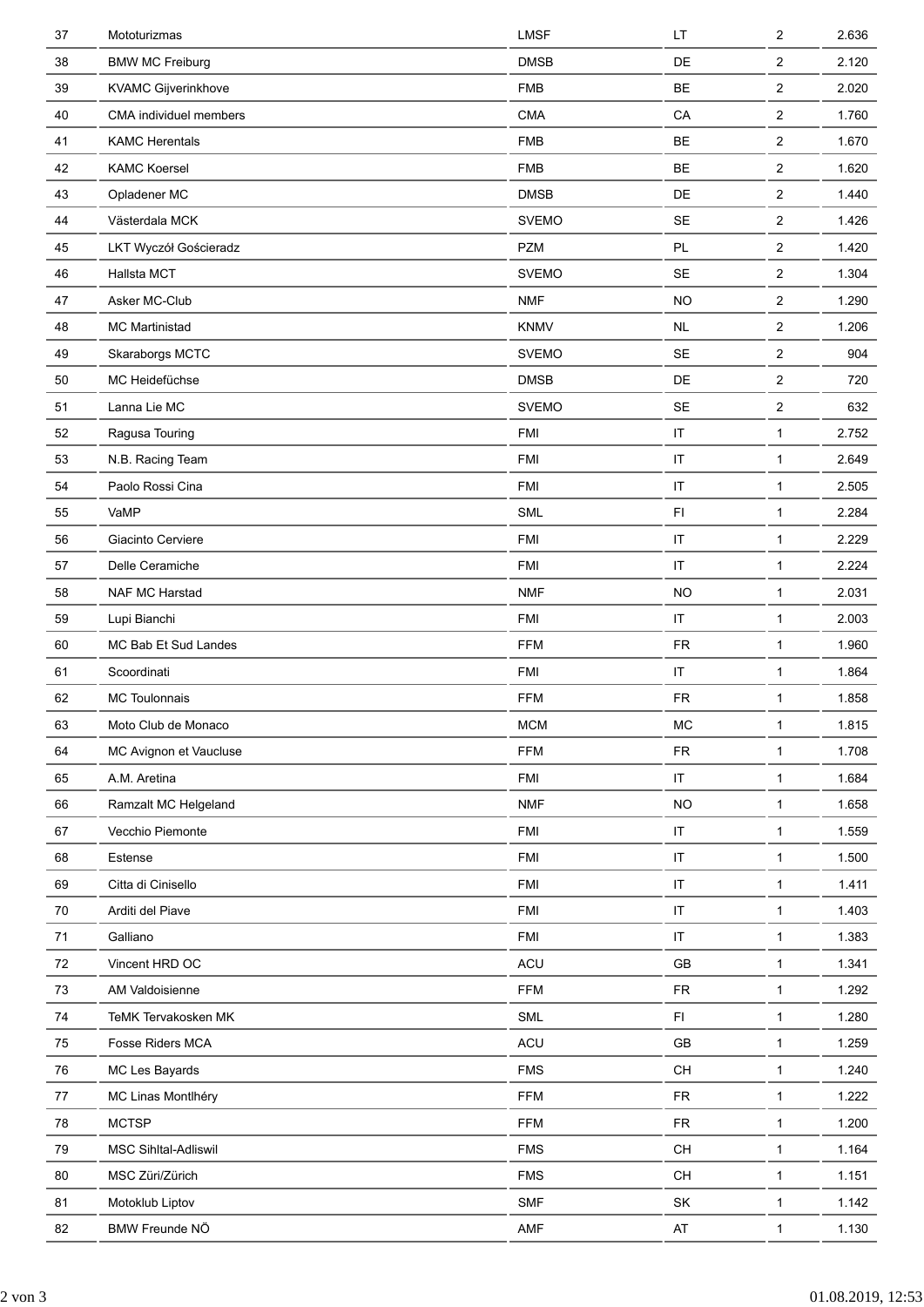| 83  | HOG Chapter 5              | <b>NMF</b>   | <b>NO</b> | $\mathbf{1}$ | 1.123        |
|-----|----------------------------|--------------|-----------|--------------|--------------|
| 84  | ÖAMTC ZV MSC Enzian        | AMF          | AT        | $\mathbf{1}$ | 1.100        |
| 85  | Grim Monkeys MC Norway     | <b>NMF</b>   | <b>NO</b> | 1            | 1.085        |
| 86  | MC Weilheim e.V.           | <b>DMSB</b>  | DE        | 1            | 1.020        |
| 87  | MUL individuelle           | <b>MUL</b>   | LU        | $\mathbf{1}$ | 950          |
| 88  | MC Butz Bikers 95          | <b>FMB</b>   | <b>BE</b> | 1            | 945          |
| 89  | Arendal Touring klubb      | <b>NMF</b>   | <b>NO</b> | 1            | 864          |
| 90  | AMK Načeradec              | <b>ACCR</b>  | CZ        | 1            | 840          |
| 91  | AMC St. Vith               | <b>FMB</b>   | <b>BE</b> | 1            | 839          |
| 92  | <b>MMC 72</b>              | <b>KNMV</b>  | NL        | 1            | 804          |
| 93  | Skäftberg Rangers MCK      | <b>SVEMO</b> | <b>SE</b> | 1            | 802          |
| 94  | MCK Touring Borlänge       | <b>SVEMO</b> | <b>SE</b> | 1            | 735          |
| 95  | MC Asom                    | <b>KNMV</b>  | NL        | 1            | 716          |
|     |                            |              |           |              |              |
| 96  | Welch Coast MCC Norway     | <b>NMF</b>   | <b>NO</b> | $\mathbf{1}$ | 664          |
| 97  | Brevik MC Klubb            | <b>NMF</b>   | <b>NO</b> | 1            | 659          |
| 98  | NMF Touring Klubb          | <b>NMF</b>   | <b>NO</b> | 1            | 648          |
| 99  | MC-Budeiene                | <b>NMF</b>   | <b>NO</b> | 1            | 645          |
| 100 | Road Runners MC            | <b>NMF</b>   | <b>NO</b> | $\mathbf 1$  | 540          |
| 101 | Boxvik Bikers Touring Club | <b>SVEMO</b> | SE        | $\mathbf{1}$ | 407          |
| 102 | Nässjö MCC                 | <b>SVEMO</b> | <b>SE</b> | 1            | 384          |
| 103 | Vetlanda MCK               | <b>SVEMO</b> | <b>SE</b> | 1            | 370          |
| 104 | Vätterbygdens MCK          | <b>SVEMO</b> | <b>SE</b> | 1            | 365          |
| 105 | Floalts MC                 | <b>SVEMO</b> | <b>SE</b> | 1            | 190          |
| 106 | MCK Snapphanen             | <b>SVEMO</b> | <b>SE</b> | $\mathbf 1$  | 186          |
| 107 | Skånes MC                  | <b>SVEMO</b> | SE        | 1            | 70           |
| 108 | MX Vaalle Jato             | <b>FMI</b>   | $\sf IT$  | $\mathbf{1}$ | $\mathbf{1}$ |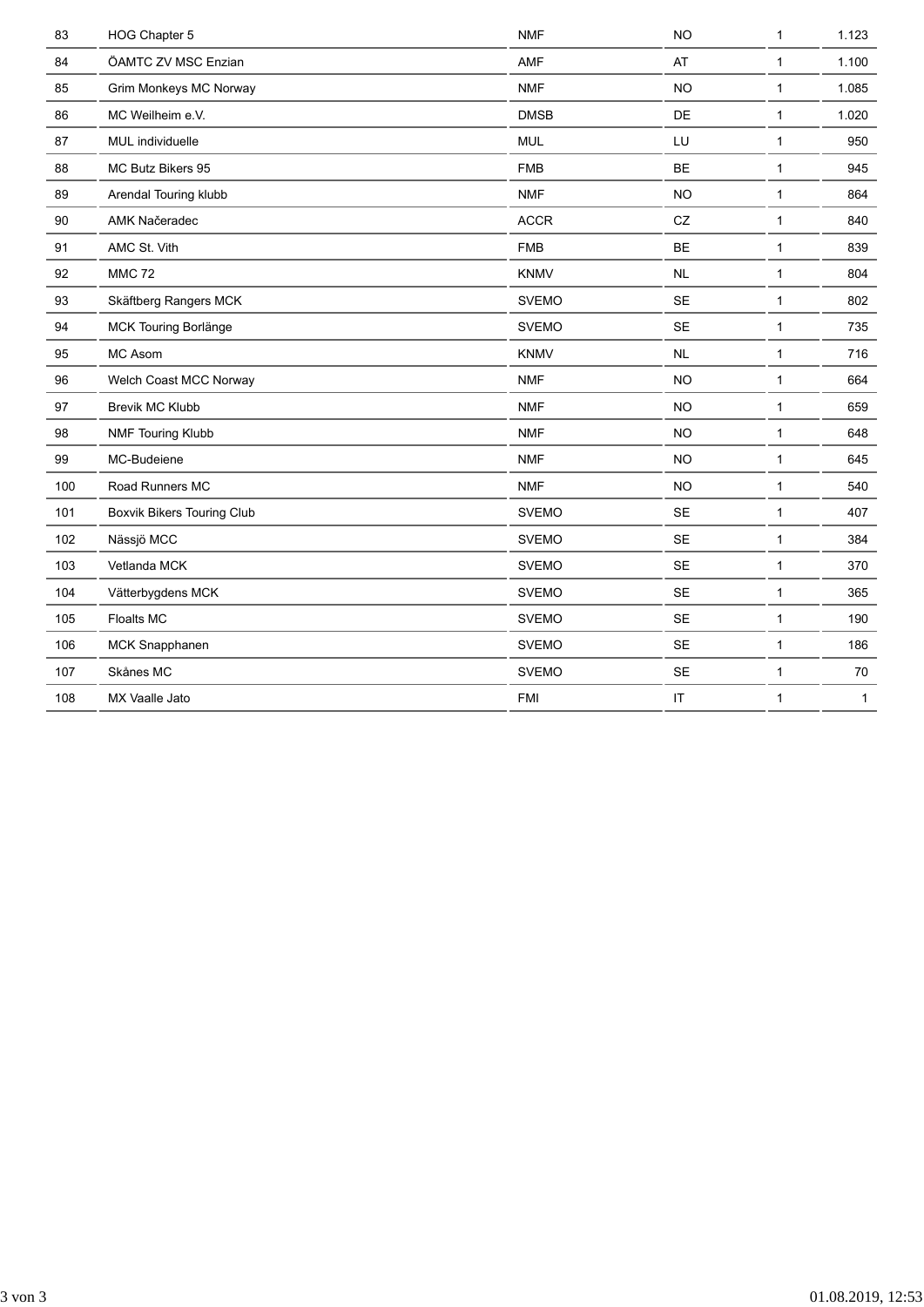



### FIM Rally: CHALLENGE TOURING

### **2019 Denmark Roskilde 2019-07-31 - 2019-08-02**

(formerly Gagarine Challenge) - Awards the FMN or its approved delegated body represented by the greatest number of riders driving motorcycles of all categories, groups and classes.

| <b>Position FMN</b> |                                                      | <b>Name</b>                                     |           |     | <b>Nation Motorcyclists Points</b> |  |  |
|---------------------|------------------------------------------------------|-------------------------------------------------|-----------|-----|------------------------------------|--|--|
| 1                   | <b>SVEMO</b>                                         | Svenska Motorcykel - och Snöskoterförbundet     | <b>SE</b> | 130 | 83.779                             |  |  |
| $\overline{2}$      | <b>FMI</b>                                           | Federazione Motociclistica Italiana             | IT        | 125 | 236.055                            |  |  |
| 3                   | <b>NMF</b><br>Norges Motorsportforbund<br><b>SML</b> |                                                 | <b>NO</b> | 96  | 102.196                            |  |  |
| 4                   |                                                      | Suomen Moottoriliitto ry                        | F1        | 60  | 122.341                            |  |  |
| 5                   | <b>ACU</b>                                           | Auto-Cycle Union Ltd                            |           | 38  | 49.372                             |  |  |
| 6                   | <b>DMSB</b>                                          | Deutscher Motor Sport Bund e. V.                |           | 33  | 22.490                             |  |  |
| 7                   | <b>FFM</b>                                           | Fédération Française de Motocyclisme            | <b>FR</b> | 28  | 41.489                             |  |  |
| 8                   | <b>FMB</b>                                           | Fédération Motocycliste de Belgique             | <b>BE</b> | 22  | 19.319                             |  |  |
| 9                   | <b>KNMV</b>                                          | Koninklijke Nederlandse Motorrijders Vereniging | <b>NL</b> | 21  | 14.795                             |  |  |
| 10                  | AMF                                                  | Austrian Motorsport Federation                  | AT        | 16  | 16.265                             |  |  |
| 11                  | <b>ACCR</b>                                          | Autoklub of the Czech Republic                  | <b>CZ</b> | 15  | 13.400                             |  |  |
| 12                  | AMZS                                                 | Avto-Moto Zveza Slovenije                       | SI        | 14  | 21.420                             |  |  |
| 13                  | <b>PZM</b>                                           | Polski Zwiazek Motorowy                         | PL        | 12  | 8.520                              |  |  |
| 14                  | <b>HMS</b>                                           | Hrvatski Motociklisticki Savez                  | <b>HR</b> | 11  | 15.642                             |  |  |
| 15                  | <b>EMF</b>                                           | <b>Estonian Motorcycling Federation</b>         | EE        | 10  | 15.500                             |  |  |
| 16                  | <b>SMF</b>                                           | Slovenska Motocyklova Federacia                 | <b>SK</b> | 8   | 10.942                             |  |  |
| 17                  | <b>FMS</b>                                           | Fédération Motocycliste Suisse                  | <b>CH</b> | 8   | 9.877                              |  |  |
| 18                  | <b>MFMA</b>                                          | Motorcycle Federation of Macedonia              | <b>MK</b> | 5   | 10.460                             |  |  |
| 19                  | <b>MCM</b>                                           | Moto Club de Monaco                             | <b>MC</b> | 5   | 9.075                              |  |  |
| 20                  | <b>MCUI</b>                                          | Motor Cycle Union of Ireland                    | IE        | 4   | 6.400                              |  |  |
| 21                  | <b>RFME</b>                                          | Real FederaciÓn Motociclista Española           | <b>ES</b> | 3   | 7.226                              |  |  |
| 22                  | <b>LMSF</b>                                          | Lithuanian Motorcycle Sport Federation          | LT.       | 3   | 3.992                              |  |  |
| 23                  | <b>CMA</b>                                           | Canadian Motorcycle Association                 | CA        | 2   | 1.760                              |  |  |
| 24                  | <b>AMOTOE</b>                                        | Hellenic Sporting Motorcyclists Association     | GR        | 1   | 2.639                              |  |  |
| 25                  | <b>MUL</b>                                           | Motor Union du Grand Duché de Luxembourg        | LU        | 1   | 950                                |  |  |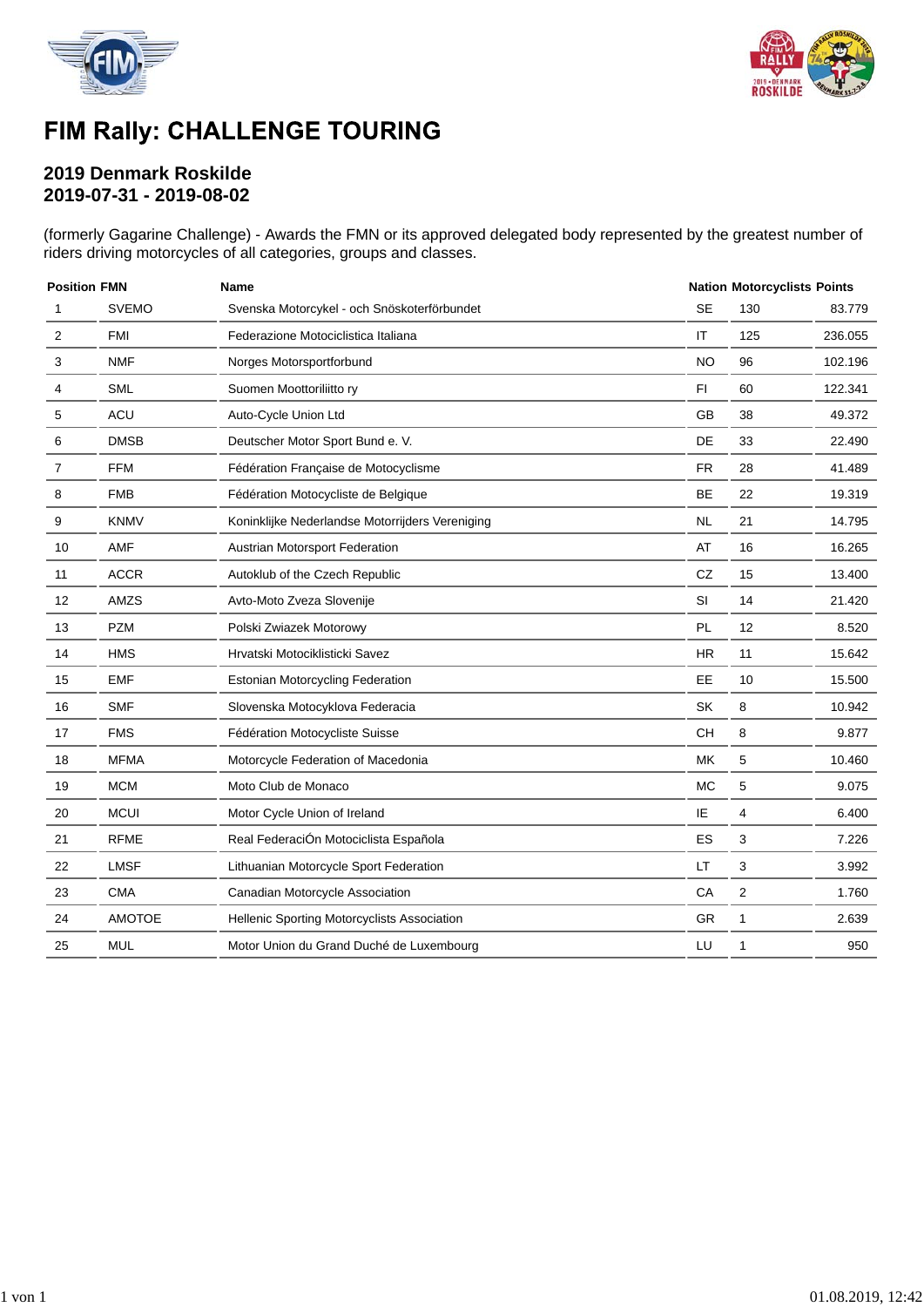



# Registered / Checked in list

#### **2019 Denmark Roskilde 2019-07-31 - 2019-08-02**

| <b>FMN</b>    | <b>Name</b>                                              |                | <b>Riders</b><br>Moto |                | Pass.<br><b>Moto</b> |                | <b>Drivers</b><br>Car |              | Pass.<br>Car   |                | <b>Persons tot</b><br>reg/com/ci |                |             | ccm<br>$-50$ |              | ccm<br>ccm<br>$-250$<br>$-125$ |              | ccm<br>ccm<br>$+500$<br>$-500$ |                | Motorcycle 3-Wheeler Scooter |              |             |             |                |                | Car            |                | <b>MAB</b>  |              | Vehicle<br>unknown |             |          |                |                |
|---------------|----------------------------------------------------------|----------------|-----------------------|----------------|----------------------|----------------|-----------------------|--------------|----------------|----------------|----------------------------------|----------------|-------------|--------------|--------------|--------------------------------|--------------|--------------------------------|----------------|------------------------------|--------------|-------------|-------------|----------------|----------------|----------------|----------------|-------------|--------------|--------------------|-------------|----------|----------------|----------------|
| <b>ACCR</b>   | Autoklub of the<br><b>Czech Republic</b>                 | 15             | 15                    | 5              | 5                    | $\mathbf 0$    | $\mathbf 0$           | $\mathbf 0$  | $\mathbf 0$    | 20             | $\mathbf 0$                      | 20             | $\mathbf 0$ | $\mathbf 0$  | $\mathbf{1}$ | $\overline{1}$                 | $\mathbf 0$  | $\mathbf 0$                    | $\mathbf 0$    | $\mathbf 0$                  | 14           | 14          | 15          | 15             | $\mathbf{0}$   | $\mathbf 0$    | $\mathbf 0$    | $\mathbf 0$ | $\mathbf 0$  | $\mathbf 0$        | $\mathbf 0$ | $\Omega$ | $\mathbf 0$    | $\overline{0}$ |
| ACU           | Auto-Cycle Union<br>Ltd                                  | 40             | 39                    | 5              | 5                    | $\mathbf{0}$   | $\Omega$              | $\Omega$     | $\Omega$       | 45             | $\Omega$                         | 44             | $\Omega$    | $\Omega$     | $\mathbf 0$  | $\Omega$                       | $\mathbf 0$  | $\Omega$                       | $\overline{1}$ | $\overline{1}$               | 39           | 38          | 38          | 37             | 2              | 2              | $\mathbf{0}$   | $\Omega$    | $\Omega$     | $\Omega$           | $\Omega$    | $\Omega$ | $\mathbf{0}$   | $\Omega$       |
| AMA           | American<br>Motorcyclist<br>Association                  | $\overline{1}$ | $\mathbf{1}$          | $\overline{1}$ | $\mathbf{1}$         | $\mathbf 0$    | $\mathbf 0$           | $\mathbf 0$  | $\mathbf 0$    | $\overline{2}$ | $\mathbf 0$                      | $\overline{2}$ | $\mathbf 0$ | $\mathbf 0$  | $\mathbf 0$  | $\mathbf 0$                    | $\mathbf 0$  | $\mathbf 0$                    | $\mathbf 0$    | $\mathbf 0$                  | $\mathbf{1}$ | $\mathbf 1$ | 1           | $\overline{1}$ | $\mathbf 0$    | $\Omega$       | $\mathbf 0$    | $\mathbf 0$ | $\mathbf 0$  | $\mathbf 0$        | $\mathbf 0$ | $\Omega$ | $\mathbf 0$    | $\Omega$       |
| AMF           | Austrian Motorsport<br>Federation                        | 16             | 16                    | $\overline{4}$ | $\overline{4}$       | 3              | 3                     | $\mathbf 0$  | $\Omega$       | 24             | $\mathbf 0$                      | 24             | $\mathbf 0$ | $\Omega$     | $\mathbf 0$  | $\Omega$                       | $\mathbf 0$  | $\Omega$                       | $\mathbf 0$    | $\Omega$                     | 16           | 16          | 15          | 15             | $\overline{1}$ |                | $\mathbf{0}$   | $\Omega$    | 3            | 3                  | $\Omega$    | $\Omega$ | $\mathbf{0}$   | $\Omega$       |
| <b>AMOTOE</b> | <b>Hellenic Sporting</b><br>Motorcyclists<br>Association | $\overline{1}$ | $\overline{1}$        | $\mathbf 0$    | $\Omega$             | $\mathbf 0$    | $\mathbf 0$           | $\mathbf 0$  | $\overline{0}$ | $\mathbf{1}$   | $\mathbf 0$                      |                | $\mathbf 0$ | $\mathbf 0$  | $\mathbf 0$  | $\mathbf 0$                    | $\mathbf 0$  | $\mathbf 0$                    | $\mathbf 0$    | $\overline{0}$               | $\mathbf{1}$ | 1           | $\mathbf 1$ | $\overline{1}$ | $\mathbf 0$    | $\Omega$       | $\mathbf 0$    | $\mathbf 0$ | $\mathbf 0$  | $\mathbf 0$        | $\Omega$    | $\Omega$ | $\mathbf{0}$   | $\overline{0}$ |
| AMZS          | Avto-Moto Zveza<br>Slovenije                             | 14             | 14                    | $\overline{2}$ | 2                    | $\overline{0}$ | $\overline{0}$        | $\mathbf 0$  | $\mathbf 0$    | 16             | $\mathbf 0$                      | 16             | $\mathbf 0$ | $\mathbf{0}$ | $\mathbf 0$  | $\mathbf 0$                    | $\mathbf 0$  | $\mathbf 0$                    | $\overline{0}$ | $\overline{0}$               | 14           | 14          | 14          | 14             | $\Omega$       | $\Omega$       | $\overline{0}$ | $\Omega$    | $\mathbf{0}$ | $\Omega$           | $\Omega$    | $\Omega$ | $\overline{0}$ | $\overline{0}$ |
| <b>CMA</b>    | Canadian<br>Motorcycle<br>Association                    | 2              | 2                     | $\mathbf 0$    | $\Omega$             | $\mathbf{0}$   | $\Omega$              | $\Omega$     | $\Omega$       | $\overline{2}$ | $\mathbf 0$                      | 2              | $\mathbf 0$ | $\Omega$     | $\mathbf 0$  | $\mathbf 0$                    | 2            | 2                              | $\mathbf 0$    | $\Omega$                     | $\Omega$     | $\Omega$    | 2           | $\overline{2}$ | $\Omega$       | $\Omega$       | $\mathbf 0$    | $\Omega$    | $\Omega$     | $\Omega$           | $\Omega$    | $\Omega$ | $\mathbf 0$    | $\Omega$       |
| <b>DMSB</b>   | Deutscher Motor<br>Sport Bund e. V.                      | 34             | 34                    | $\overline{7}$ | $\overline{7}$       | $\overline{2}$ | $\overline{2}$        | $\mathbf 0$  | $\Omega$       | 43             | $\mathbf 0$                      | 43             | $\mathbf 0$ | $\mathbf 0$  | $\mathbf 0$  | $\mathbf 0$                    | $\mathbf 0$  | $\mathbf 0$                    | $\overline{0}$ | $\Omega$                     | 34           | 34          | 30          | 30             | 4              | $\overline{4}$ | $\mathbf{0}$   | $\mathbf 0$ | 2            | 2                  | $\mathbf 0$ | $\Omega$ | $\overline{0}$ | $\overline{0}$ |
| <b>EMF</b>    | Estonian<br>Motorcycling<br>Federation                   | 10             | 10                    | 4              | 3                    | $\mathbf{0}$   | $\mathbf 0$           | $\mathbf{0}$ | $\mathbf 0$    | 14             | $\mathbf 0$                      | 13             | $\mathbf 0$ | $\mathbf 0$  | $\mathbf 0$  | $\mathbf 0$                    | $\mathbf 0$  | $\mathbf 0$                    | $\mathbf 0$    | $\overline{0}$               | 10           | 10          | 10          | 10             | $\mathbf 0$    | $\Omega$       | $\mathbf 0$    | $\mathbf 0$ | $\mathbf 0$  | $\mathbf 0$        | $\mathbf 0$ | $\Omega$ | $\mathbf 0$    | $\Omega$       |
| <b>FFM</b>    | Fédération<br>Francaise de<br>Motocyclisme               | 28             | 28                    | 11             | 11                   | $\mathbf{0}$   | $\mathbf 0$           | $\mathbf 0$  | $\Omega$       | 39             | $\mathbf 0$                      | 39             | $\mathbf 0$ | $\mathbf{0}$ | $\mathbf 0$  | $\mathbf 0$                    | $\mathbf 0$  | $\mathbf 0$                    | $\overline{1}$ | $\overline{1}$               | 27           | 27          | 26          | 26             | 2              | 2              | $\mathbf 0$    | $\Omega$    | $\Omega$     | $\Omega$           | $\Omega$    | $\Omega$ | $\mathbf{0}$   | $\overline{0}$ |
| <b>FMB</b>    | Fédération<br>Motocycliste de<br>Belgique                | 24             | 22                    | $\overline{7}$ | $\overline{7}$       | $\mathbf 0$    | $\mathbf 0$           | $\mathbf 0$  | $\mathbf 0$    | 31             | $\mathbf 0$                      | 29             | $\mathbf 0$ | $\Omega$     | $\mathbf 0$  | $\mathbf 0$                    | $\mathbf 0$  | $\Omega$                       | $\mathbf 0$    | $\Omega$                     | 24           | 22          | 22          | 20             | 2              | 2              | $\mathbf 0$    | $\Omega$    | $\Omega$     | $\Omega$           | $\Omega$    | $\Omega$ | $\mathbf{0}$   | $\Omega$       |
| <b>FMI</b>    | Federazione<br>Motociclistica<br>Italiana                | 133            | 126                   | 51             | 47                   | 3 <sup>1</sup> | 3                     | $\mathbf 0$  | $\mathbf 0$    | 187            | $\mathbf 0$                      | 176            | $\mathbf 0$ | $\mathbf 0$  | $\mathbf 0$  | $\mathbf 0$                    | $\mathbf{1}$ | $\mathbf{1}$                   | $\overline{4}$ | $\overline{4}$               | 128          | 121         | 127         | 120            | $\overline{1}$ |                | 5              | 5           | 3            | 3                  | $\mathbf 0$ | $\Omega$ | $\mathbf 0$    | $\Omega$       |
| <b>FMS</b>    | Fédération<br>Motocycliste                               | 8              | 8                     | 3              | 3                    | $\mathbf 0$    | $\mathbf 0$           | $\mathbf 0$  | $\mathbf 0$    | 11             | $\mathbf 0$                      | 11             | $\mathbf 0$ | $\mathbf 0$  | $\mathbf 0$  | $\mathbf 0$                    | $\mathbf 0$  | $\mathbf{0}$                   | $\mathbf 0$    | $\mathbf 0$                  | 8            | 8           | 6           | 6              | 2              | $\overline{2}$ | $\mathbf 0$    | $\mathbf 0$ | $\mathbf 0$  | $\mathbf 0$        | $\mathbf 0$ | $\Omega$ | $\mathbf 0$    | $\overline{0}$ |